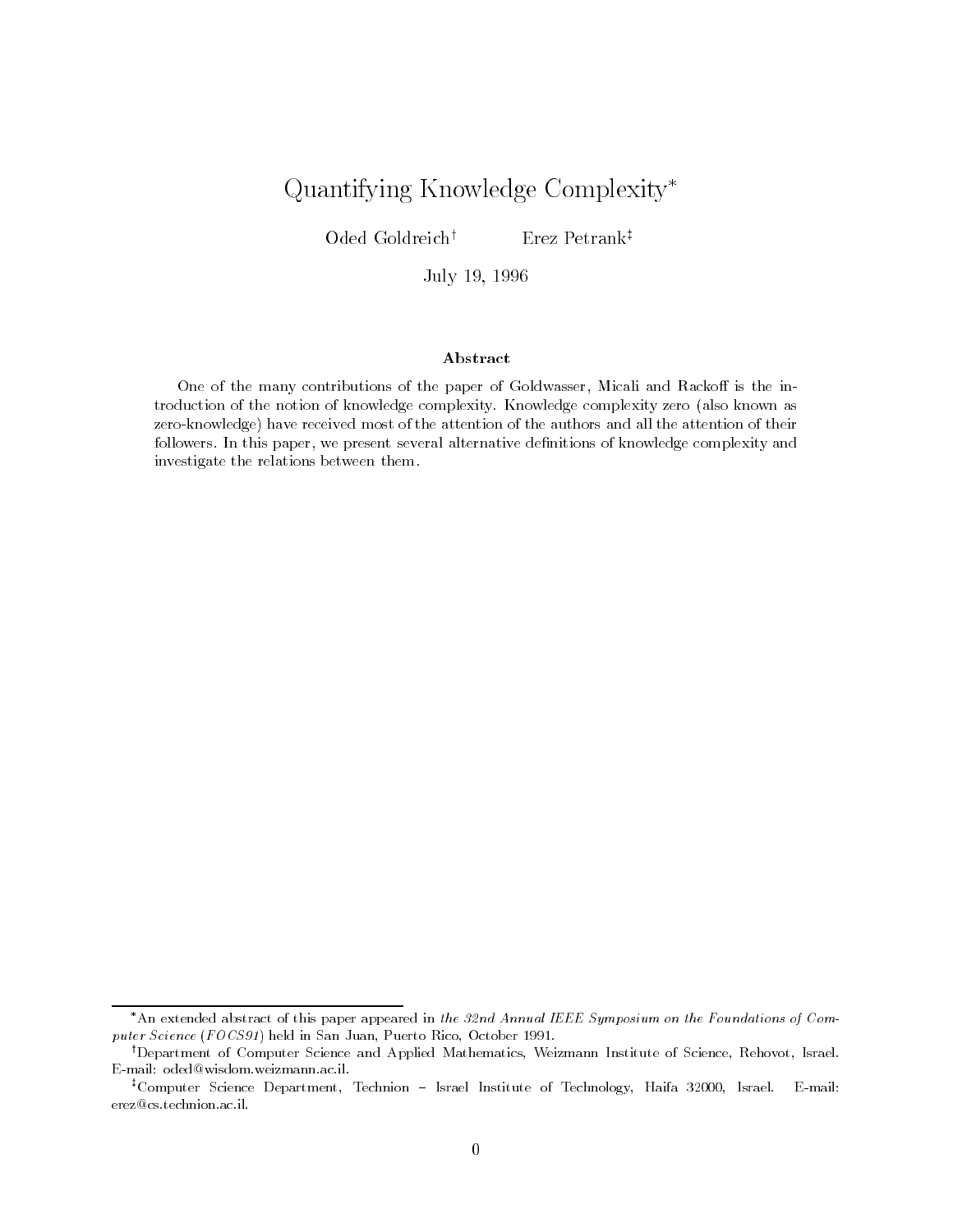# Introduction

One of the many contributions of the seminal paper of Goldwasser Micali and Racko- is the introduction of the notion of knowledge complexity Knowledge complexity is intended to measure the computational advantage gained by interaction. Hence, something that can be obtained without interaction is not considered knowledge. The latter phrase is somewhat qualitative and supplies the intuition underlying the denition of zero knowledge ie knowledge complexity zero given in [16]. Quantifying the amount of knowledge gained by interaction, in case it is not zero, is more problematic.<sup>1</sup> We stress that the definition of zero-knowledge *does not* depend on the formulation of the AMOUNT of knowledge gained since this definition addresses the case in which NO knowledge is gained

# 1.1 Motivation for the study of Knowledge Complexity

Whatever a party can compute in solitude is a function of the information it has and its computing power However when two or more parties interact their individual computing abilities may increase as a result of information they receive from other parties. Knowledge complexity is intended to capture this increase in computing ability. Thus, knowledge complexity is a fundamental measure ers from other decays and parties and it dimensional interaction such as interactions and information as infor entropy [25, 9] and communication complexity [26, 22]. The following examples may help to illustrate what we mean. In all these examples we assume that Bob is restricted to probabilistic polynomialtime in the parameter  $\alpha$  , whereas no computation restrictions are placed on the collection assumed assumed throughout this discussion that integer factorization is an infeasible task ie cannot be performed in probabilistic polynomial-time).

**Example 1** Suppose that Alice uniformly selects a string  $r \in \{0, 1\}$  and sends it to Bob. From and information theoretic point of view Bob has received n bits and theoretic point of maximum entropy and the same holds with respect to the point of view of communication complexity. However, from the computational complexity point of view Bob has received nothing as he could have generated  $r$  by himself Thus Alices message carries knowledge complexity zero ie is zero knowledge

**Example 2** Suppose that Alice just sends Dob the string 1 . Still, *n* bits are communicated but both information theory and computational complexity view the interaction as being of zero con tents Again Alice message has knowledge complexity zero since again Bob might have produced the received message in solitude

Example - Suppose that Alice sends Bob the prime factorization of an n bit composite number which is given to both of them from the outside. Again, information theory says that Bob has  $\mathcal{A}$ ices message message message message message message message message message message message message message message message message message message message message message message message message message message number known to Bob). However, from the point of view of computational complexity Bob has *gained a lot*: he can now perform many tasks which he could not have done before receiving the factorization eg extract square roots modulo the composite number

The above examples are well known and so their analysis which has been focused at the qualita tive question of whether Alice's behavior in these examples is zero-knowledge or not. However, as is the case in information theory and communication complexity the spectrum of possible behaviors

It seems that, in general, quantitative notions are harder to handle than qualitative ones.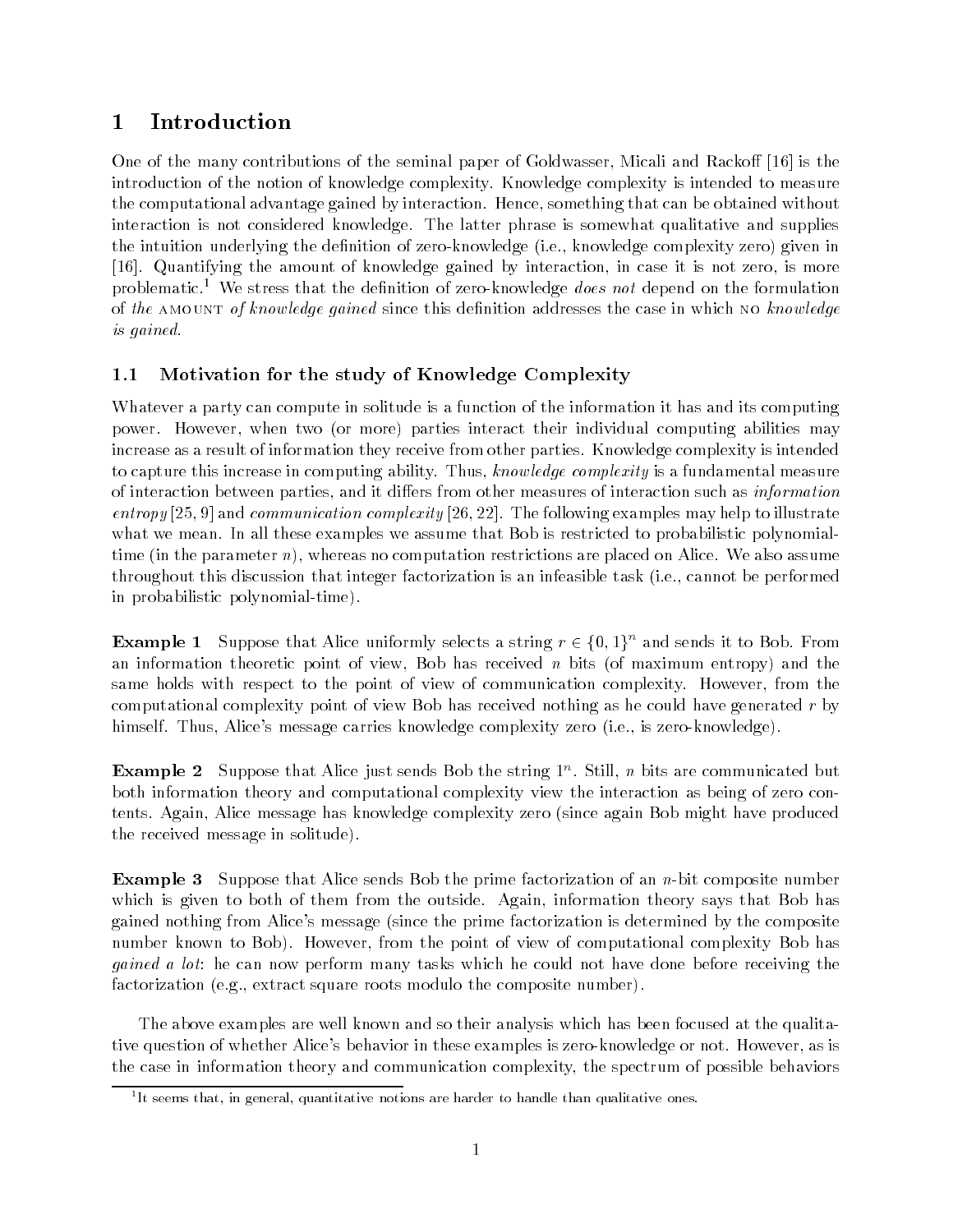is wider than being binary  $\mu$  , and  $\mu$  and  $\mu$  are all  $\mu$  are  $\mu$  are and  $\mu$  are all  $\mu$  and  $\mu$  are an  $\mu$ at demonstrating this point

**Example 4** Both Alice and Bob are given a composite number, denoted  $N$ , which is the product of two primes each congruent to 3 mod 4. Let  $Q/N\,K_N^{\phantom N}$  denote the set of quadratic non-residues mod  $N$  with Jacobi Symbol +1. Recall that one fourth of the elements of  $Z_N^{\ast}$  are in  $QNR_N^+$  and that it is considered infeasible to distinguish elements of  $Q N K_N^+$  from quadratic residues mod  $N$  [15].  $\,$ Suppose that Alice uniformly selects a  $y \in QN\,K_N^+$  and sends it to Bob. It seems that Bob has gained some knowledge (as we don't know how to uniformly sample  $Q/N\,K_{N}^{\times}$  in polynomial-time when only given  $N$ ). On the other hand, it seems that Bob did not gain much knowledge. In particular, he still cannot factor N (i.e., with the help of  $y$ ). To see that an element of  $QNK_M^+$ adds little more with a complete the factorization of N  $\alpha$  and  $\alpha$  and  $\alpha$  any other NP can bot can bo uniformly select a residue with Jacobi Symbol  $+1$  mod N. Suppose that Bob does so and let y denote the residue produced by Bob. With probability  $1/2, \quad y \in QN$   $K_N^+$  (and otherwise  $y$  is a quadratic residue modulo N ). Bob does not know whether  $y$  is in  $QN R_N^+$  but if elements in  $QN R_N^+$ facilitate the factorization of  $N$  then Bob may try to factor  $N$  and succeed whenever  $y$  is indeed in  $Q/N$   $R_N^{\perp}$  (which as we said happens with probability 1/2). Thus, the message sent by Alice seems to yield knowledge but not much especially when compared to Alices message in Example

Another point worth noting is that repeated executions of Alice's step do not increase the knowledge gained by Bob. This holds since given any  $y \in QN R_N^+$ , Bob can easily generate (by himself!) uniformly distributed elements of  $QNR_N^+$  (e.g., by uniformly selecting  $r~\in~Z_N^*$  and outputting  $y \cdot r$  (mod  $N$ ).

**Example 5** Let N be as in Example 4. Suppose that Alice agrees to provide Bob with the least signical bit of the square root plane any structure modern residue modern and any structure  $\mu$   such an answer by Alice does yield knowledge to Bob and furthermore jNj answers of this for all other N Thus although each although each answer  $\mathcal{U}$  is a can be argued knowledge  $\mathcal{U}$ analogously to Example 4), many answers yield substantial knowledge.

Examples 3, 4 and 5 demonstrate that there is more to knowledge complexity than merely determining whether a protocol is zero-knowledge or not. Following Goldwasser, Micali and Rackoff [16], we suggest that the knowledge gained by interaction can be quantified. The analogy to information theory and communication complexity is telling: none of these stops at a binary distinction between zero and positive

Goldwasser Microsoft and Racko-Microsoft to characterize languages according to the knowledge to the contracterize edge complexity of their interactive proof systems  $[16]$ . The lowest class consists of languages having knowledge complexity zero. This class, also known as zero-knowledge, has received much attention in recent years The following example may serve as a teaser for the low non zero levels of the knowledge complexity hierarchy

**Example 6** composing zero-knowledge languages. Consider, for example, the UNION of two languages each having a perfect zero knowledge interactive proof system One can certainly prove membership in the union by proving membership in one of these languages, but this, in general, seems to leak some knowledge  $y$  and  $y$  and  $y$  and  $y$  and  $y$  and  $y$  and  $y$  and  $y$  and  $y$  and  $y$  and  $y$  and  $y$  and  $y$  and  $y$  and  $y$  and  $y$  and  $y$  and  $y$  and  $y$  and  $y$  and  $y$  and  $y$  and  $y$  and  $y$  and so that exactly one of the elements in the pair belongs to a specic language having a perfect zero knowledge proof system These composed languages are not known to be proof the measurement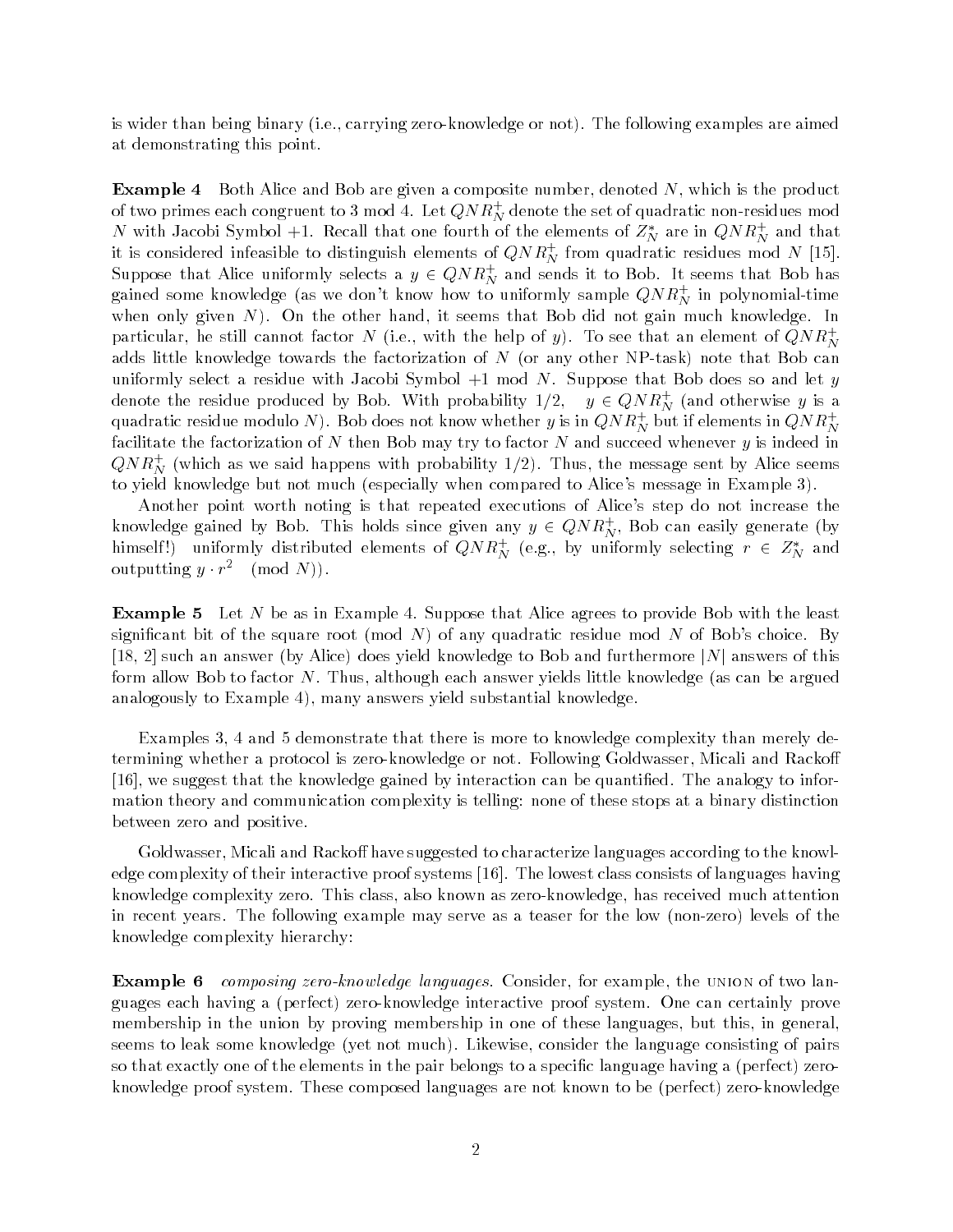in general and yet seem to have low perfect knowledge complexity especially when compared to the perfect knowledge-complexity of PSPACE-complete languages).

To summarize, we believe that the concept of knowledge complexity is a fundamental one and that it may play an important role in Complexity Theory. Before this can happen, an adequate definition of knowledge complexity has to be supplied. In this paper we explore several alternatives ways of defining knowledge complexity and investigate the relations between them. But before we start, let us recall some of basic notions and frameworks regarding zero-knowledge.

#### $1.2$ Background on zero-knowledge

Loosely speaking, an interactive proof system for a language  $L$  is a two-party protocol, by which a powerful prover can "convince" a probabilistic polynomial time verifier of membership in  $L$ , but with the  $\mu$  fails in probability with trying to fool the verificial non-point  $\mu$  , and the verific An interactive proof is called zero-knowledge if the interaction of any probabilistic polynomial time machine with the predetermined prover, on common input  $x \in L$ , can be "simulated" by a probabilistic polynomial time machine called the simulator Thus the denition considers two types of probability ensembles, where each ensemble associates a distribution to each  $x \in L$ . The two di-erent distribution associated to each x L are

- The distribution of the interaction of a probabilistic polynomial time machine with the prover on common input  $x \in L$ .
- The output distribution of a probabilistic polynomial time machine the simulator on the same input  $x$ .

It is required that for every distribution ensemble of type there is a distribution ensemble of  $t$  type two distribution ensembles are similar Similar Similar Similar Similar Similar Similar Similar Similar Similar Similar Similar Similar Similar Similar Similar Similar Similar Similar Similar Similar Similar Simil possible ways yielding three di-erent denitions of zero knowledge

- 1. The most conservative interpretation is that the ensembles are identical. The resulting definition is called *perfect* zero-knowledge. An example of a language having a perfect zeroknowledge interactive proof is Quadratic Non-Residousity  $[17]$ .
- 2. Slightly more liberal is the requirement that the ensembles are statistically close, namely that their variation distance (iverse is difference) is negligible (iver) smaller than any polynomial fraction in the length of the common input The resulting denition is called statistical or almost perfect) zero-knowledge. For example, the results of Fortnow [10] and of Aiello and Håstad  $[4]$  on the "complexity of zero-knowledge" refer to this definition.
- 3. Most liberal is the requirement that the ensembles are indistinguishable by all probabilistic polynomial time tests. The resulting definition is called *computational* zero-knowledge. For example, the result of  $[11]$  asserting that "all languages in NP have zero-knowledge proofs provided that commitment schemes exist" refers to this definition.

### 1.3 Defining Knowledge Complexity

Unless otherwise indicated, the following discussion refers to the definitions of knowledge complexity in which the simulated conversations are close to the real one in the statistical sense Namely we consider the military of hierarchy complexity continuing statistical zero through your theoretical level). Here we consider knowledge complexity in the context of interactive proof systems. The actual definitions apply to any pair of interactive machines.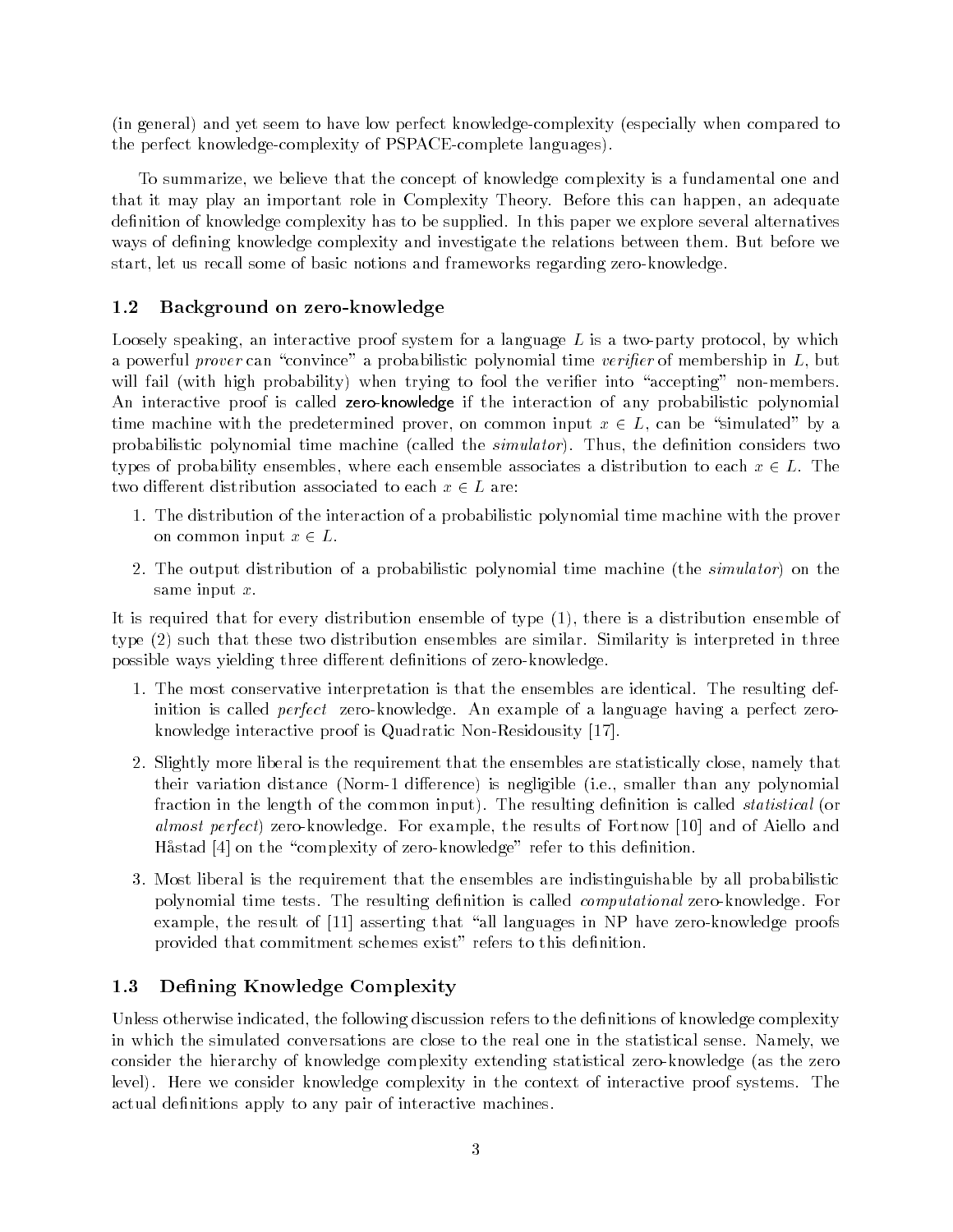a ratter attempt and the attempt to formalize the amount of the amount of the amount of the all  $\alpha$ has appeared in the preliminary version of [16] but was omitted from the later version of this work private the authors themselves found it inadequate private private communication By and the premiminary formulation of part into milestropy complexity of an interactive proof (fig. ) is said to be kijkij if there exists a simulator which can generate a distribution method of the there are the variation distance<sup>2</sup> of  $M(x)$  and  $(P, V)(x)$  is bounded above by  $1 - 2^{-k(|x|)} + |x|^{-c}$  for all constants  $c$   $>$  0 and sufficiently long  $x$  's. Hence, any prover which with probability  $\frac{1}{2}$  sends nothing, leaks (by this definition) at most 1 bit of knowledge. In particular, a prover that with probability  $\frac{1}{2}$ reveals a Hamiltonian path in the input Hamiltonian graph and otherwise reveals nothing is considered to leak only one bit of knowledge contradicting our feeling that this prover gives away a lot). However, the same analysis applies to a prover which merely tell the verifier whether the input graph is Hamiltonian or not. Thus, this measure does not distinguish between these provers and this contradicts our feelings that the former prover gives away much more knowledge Furthermore by this denition all protocols have knowledge complexity bounded by k jxj  $\log(|x|)$ of the reason being that one can simulate that one can simulate the variation distribution since the variation distance the variation distribution distance that  $\sigma$ of any distribution towards the real interaction is at most  $\mathbf{u}$  in turn is smaller than  $\mathbf{u}$  $1-2^{-k(|x|)}+|x|^{-O(1)}=1-|x|^{1/o(1)}+|x|^{-O(1)}$ . In particular, it follows that all languages in the class  $IP$  (i.e., all languages having interactive proof systems) have knowledge complexity  $\frac{\log(|x|)}{\log(1)}$ . o This contradicts our feeling that one may give away more knowledge; see below. We mention that. prior to our work, the notion of has not well complexed types from here the world from the complete  $\mathbb{R}^n$ investigated any further

A suggested criteria. Our search for a definition of knowledge complexity is guided by the intuitive discussion in Subsection 1.1. In particular, we postulate that the knowledge complexity of a protocol must be bounded above by its communication complexity We also believe that this upper bound should be obtainable by some protocols for every possible value of the communication complexity. Thus, knowledge complexity should range between zero and polynomial.

We suggest several definitions of knowledge complexity and discuss them in light of the above criteria. Our definitions utilize well-established frameworks such as oracle machines, communication complexity, conditional probability spaces and machines which accepts hints. Among the definitions of knowledge complexity presented below, we find the following most intuitive.

Knowledge as communication in an alternative interaction (or simulation with the help of an oracle A prover P is said to yield at most k jxj bits of knowledge if whatever can be extently computed through an interaction with P on input x  $\{m \text{ even} \}$  and  $\{m \text{ even} \}$ also be efficiently computed on input  $x$  through an interaction with an alternative machine which sends at most k jxj bits Hence the computational advantage gained by the interaction with the proven who may send much more than kind much more than kind  $\mathbf{u}$  by an interaction with an interaction with an interaction with a send of  $\mathbf{u}$ machine which only sense this In some sense this approach of probact complexity to the process  $\mathcal{L}$ communication complexity. Clearly, knowledge complexity as defined here is bounded above by the in Section complexity and we show the bound may be met in some cases of  $\mathbb{R}^n$ We note that, without loss of generality, the "knowledge-giving-machine" can be made memoryless and deterministic, by supplying it with all previous messages and with coin tosses. Hence, the knowledge  $\mathcal{U}$  and we may think of the simulation as being the simulation as  $\mathcal{U}$ 

<sup>&</sup>lt;sup>2</sup>Recall that the variation distance between the random variables Y and Z is  $\frac{1}{2}\sum_{\alpha}|Prob(Y=\alpha)-Prob(Z=\alpha)|$ .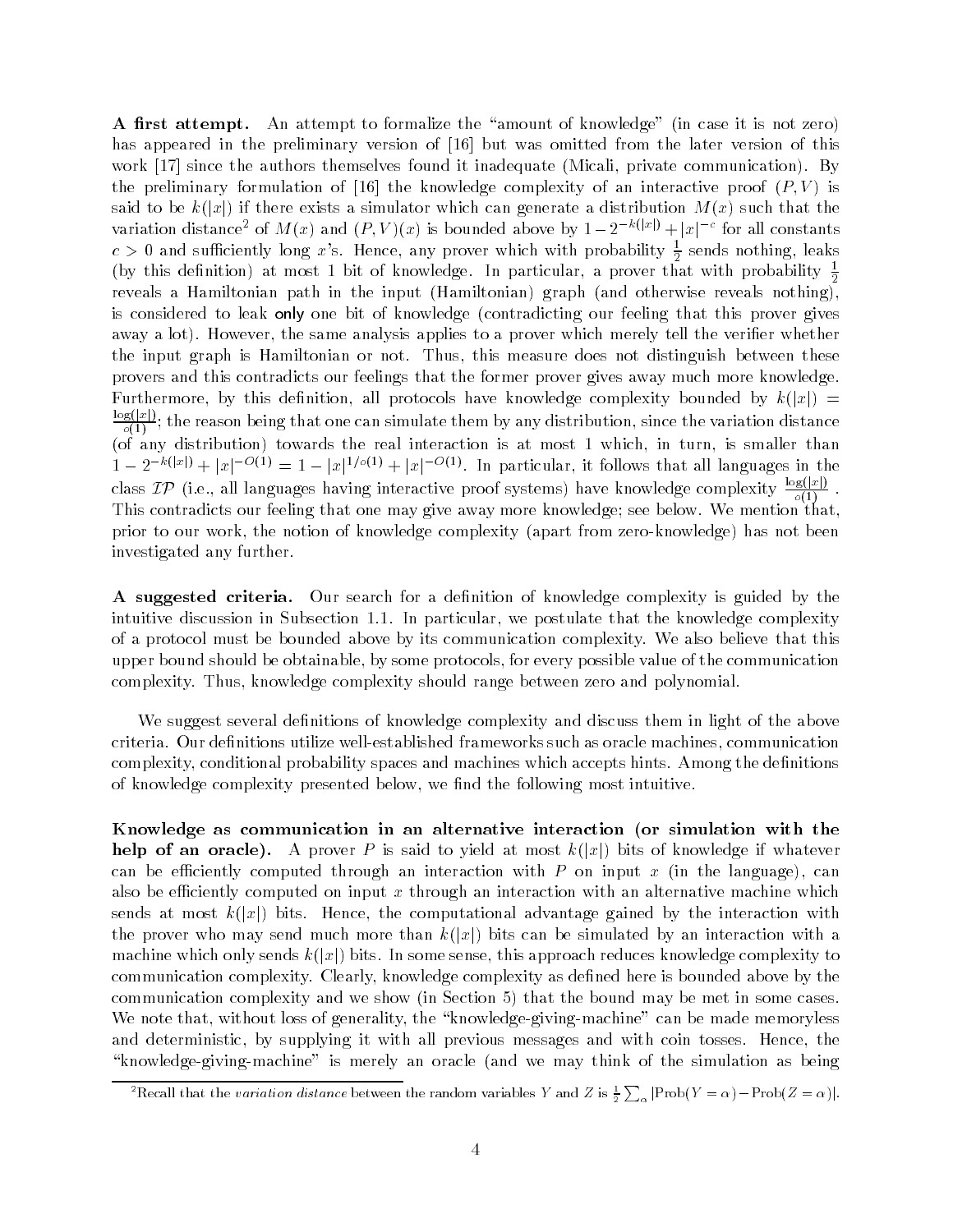performed by an oracle machine and count the number of its binary queries). We present three variants of the above definition. These variants are analogous to common variants of probabilistic or strict and completely the most complete the strict process  $\mu$  is proposed in the worst constants of the worst of case number of bits communicated on an input  $x$ . The most liberal approach is to consider the average is the principle of the coint of the simulation of the simulator the input  $\alpha$  is  $\alpha$  is  $\alpha$ In the light of our results much closer to the worst much closer to the worst case variant is a relaxation of the worst construction of the worst case variant is a relaxation of the worst construction of the worst constru worst-case variant in which the simulator is only required to produce output with probability at ie this is a Last one half  $\mathbf{I}$  is a Last variant is hereafter referred to as the as the as the as the as the as the as the as the as the as the as the as the as the as the as the as the as the as the as the as the as oracle definition of knowledge complexity.

The above definition corresponds to our intuition that Alice behavior in Examples 4 and 5 gives away very extent message  $\mu$  , and clearly message  $\mu$  , where the example  $\mu$  are the example of the example of  $\mu$ only one bit is communicated and in Example 4 (when one uses the intermediate oracle dennition)."  $\,$ On the other hand, Alice behavior in Example 3 as well as repeated executions of the protocol in Example 5 seem to have knowledge complexity which grows with the length of the prime factors. This corresponds to our intuition that a lot of knowledge may be gained by Bob in these cases

Knowledge as the measure of a good conditional probability space. An alternative approach to knowledge complexity is to provide the simulator of the interaction between the prover and the verifier) no help, but rather relax the requirement concerning its output distribution. Instead of requiring, as in the zero-knowledge case, that the output distribution of the simulation be similar to the distribution of the "real interaction", we only require that former distribution contains a good subspace which is similar to the distribution of the real interaction Knowl edge complexity is density is this control this density of this good subspace (in this distribution). The output of the output of the output of the output of the output of the output of the output of the output of the outp Specically knowledge complexity is dened as minus the logarithm of the density of this good subspace in the entire probability space ie the output distribution Again knowledge complex ity as denoted a only as denoted above by the communication complexity and we show  $\mathbf i$ that the bound may be met in some cases. Also note that Alice behavior in Example 4 is clearly of knowledge complexity 1 according to the definition here. Interestingly, the definition of knowledge complexity as a "logarithm of the good fraction" agrees with the informal discussion in the  $[16]$ paper (month-although the formal denition presented there was distincted the second theory distinction of private communication has independently discovered the fraction denition

We show that knowledge complexity as per the fraction measure approximates up to an additive constant) the oracle measure of knowledge-complexity. The fact that these intuitive but seemingly di-erent approaches to knowledge complexity yields very close measures adds to our feeling that these definitions are the adequate ones.

Knowledge as the length of a hint. Our last interpretation of knowledge-complexity is as the length of the shortest hint which allows an efficient machine to simulate the real interaction. Unlike in the oracle approach to knowledge complexity this hint is a predetermined function of the input and in particular does not depend on the coin tosses of the simulator or even the verier Hence the amount of knowledge in the hint sense leaked by two executions of the same protocol on the same input, *always* equals the amount of knowledge leaked by a single execution. We note that the hint-length measure was suggested in  $[6]$ , and seems adequate in the information theoretic model discussed there

 $^\circ$ Using the strict oracle measure of knowledge complexity, we only establish a superlogarithmic upper bound; see results below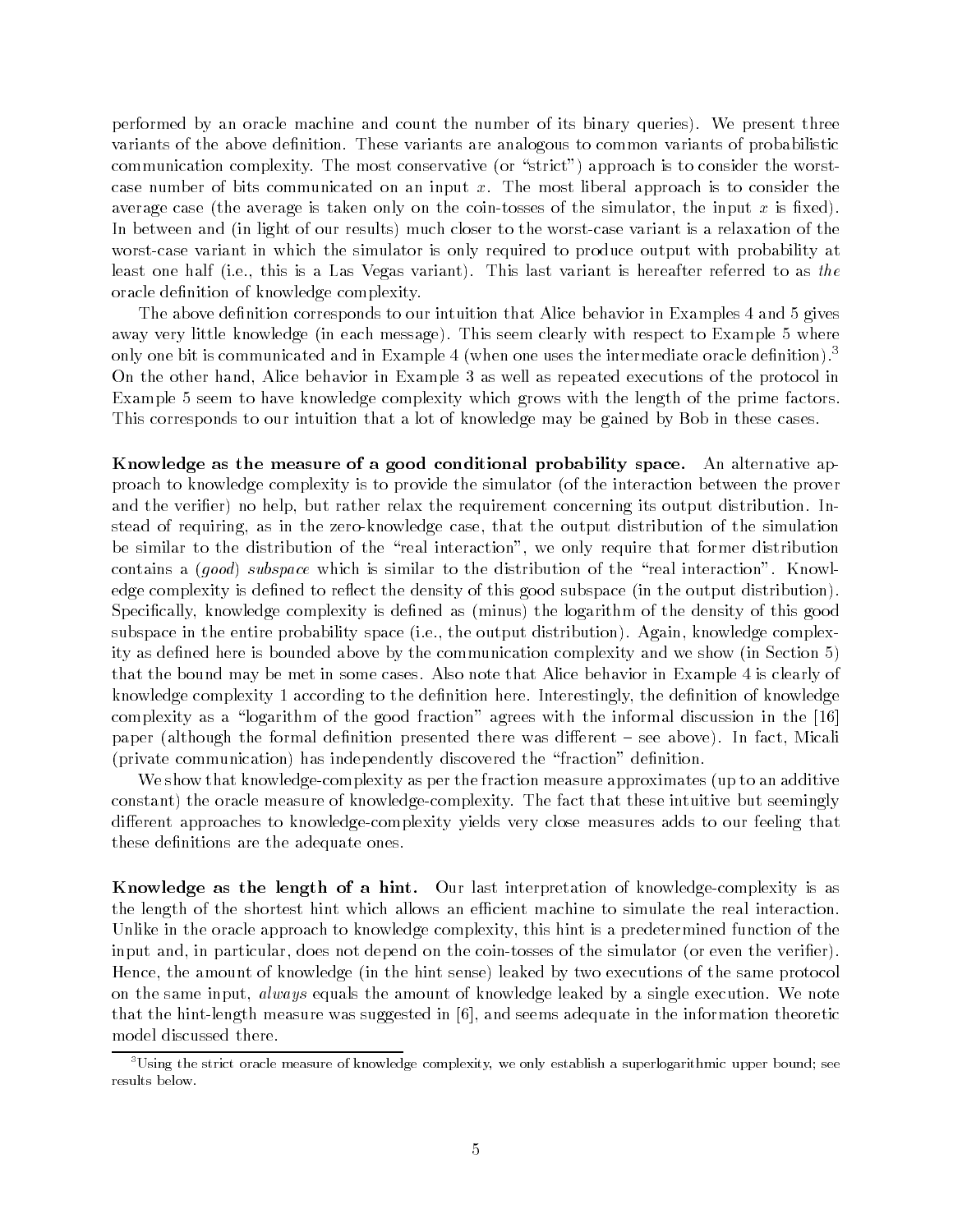we have several reasons for objecting to the last measure of measurement complexity (first) the complexity  $\mathcal{L}$ hint length measure). Firstly, knowledge complexity by the hint measure is not bounded by the communication complexity; this is shown explicitly in Section 5. In particular, we present a protocol in which Alice sends a single bit but no polynomial-length hint can enable to compute this bit and so simulate this protocol (i.e. situate in polynomials) and the content of the conjecture that the co protocols in Examples or 
 even when executed once have knowledge complexity which grows with the length of the prime factors, which puts them in the same category as the protocol of Example whereas our intuition is that the latter yields much more knowledge Nevertheless the hint measure can be used to satisfactory bound the knowledge complexity of the languages in examples in principle interesting and the manufacture that  $\mu$  is made the principle that although too conservative interesting the conservative of the conservative of the conservative of the conservative of the conservat as a measure for protocols, the hint measure may be adequate for defining knowledge complexity classes of languages ie by considering the knowledge complexity of the cheapest interactive proof These hopes seems despaired if one believes, as us, that all languages in  $\mathcal{IP}$  must have at most polynomial knowledge-complexity: in Section 6 we extend the work of Aiello and H $\delta$ stad [4], who in turn follow Fortnow's ideas [10], showing that languages having polynomial knowledge-complexity in the hint sense are in  $AM[2].<sup>4</sup>$  Thus, languages having polynomial knowledge-complexity by the hint measure are unlikely to contain all of  $\mathcal{IP}.$ 

### 1.4 Relating the various definitions of Knowledge Complexity

In order to summarize our results concerning the relations between the various definitions, we present the following *unsound* notations. Let  $k_{\text{oracle}}^{\text{surface}}(H)$ ,  $k_{\text{oracle}}(H)$  and  $k_{\text{oracle}}^{\text{'}-r}$  (II) denote the knowledge complexity of a protocol P V according to the strict average and intermediate is a computer with probability  $\omega_f = f$  , whenever we have also replacements controlling to  $\omega_f$  and  $\omega_f$  and  $\omega_f$ and denote the complexity of  $\alpha$  according to the fraction and hint approaches to the fraction and hint approaches to the fraction and hint approaches to the fraction and hint approaches to the fraction and hint approach In the following lines we informally summarize our results concerning the relations between the various definitions:

- For every protocol  $\Pi$ ,  $k_{\text{oracle}}(H) 2 \leq k c_{\text{oracle}}^{\text{cracle}}(H) \leq k c_{\text{oracle}}^{\text{struct}}(H) \leq k c_{\text{hint}}^{\text{c}}(H)$ .
- Closeness of the oracle and the fraction measures:  $2.$  $\left|\kappa c_{\text{oracle}}^{1/2}(\Pi)-\kappa c_{\text{fraction}}(\Pi)\right|=$  $=O(1)$ . For every protocol
- 3. The strict oracle measure-  $\mathcal{F}_{\mathbf{r}}$  oracle measure-  $\mathcal{F}_{\mathbf{r}}$  and any unbounded any unbounded any unbounded any unbounded any unbounded any unbounded any unbounded any unbounded any unbounded any unbounded any function  $g: N \to N$ ,  $k_{\text{oracle}}^{\text{surface}}(H) \leq k_{\text{oracle}}^{\text{cycle}}(H) + \log(\log(|x|)) + g(|x|)$ ; whereas for any  $c > 0$ and for any polynomial  $p: N \to N$ , there exists a protocol II such that  $k c_{\text{oracle}}^{\gamma, \tau}([1]) = p(|x|)$ , and  $\text{kc}_{\text{oracle}}^{\text{surface}}(H) \geq \text{kc}_{\text{oracle}}^{\text{'}\text{'}\text{''}}(H) + \log(\log(|x|)) + c.$
- The average oracle measure may be much smaller than the oracle measure- For every polyno mial  $p(|x|)$ , there exists a protocol II such that  $k_{\text{Oracle}}(H) \leq \frac{1}{p(|x|)}$ , and  $k c_{\text{oracle}}^{(+)}(H) \geq p(|x|)$ .

<sup>&</sup>lt;sup>4</sup>We also show that languages having logarithmic knowledge-complexity in the hint sense are in co $\mathcal{AM}[2]$ .

 $5$ The notations below suggest that knowledge-complexity is a functional which assigns each protocol a unique function ie- upper bound This is inaccurate since actually each protocol is assigned a countable set of functions see Section as Still-Complexity this point for the time being-time being-time being-time being-time being-time beingof a protocol- according to each measure- as of a single function The formal interpretation of the results below can be derived by using the notational conventions of Section 2.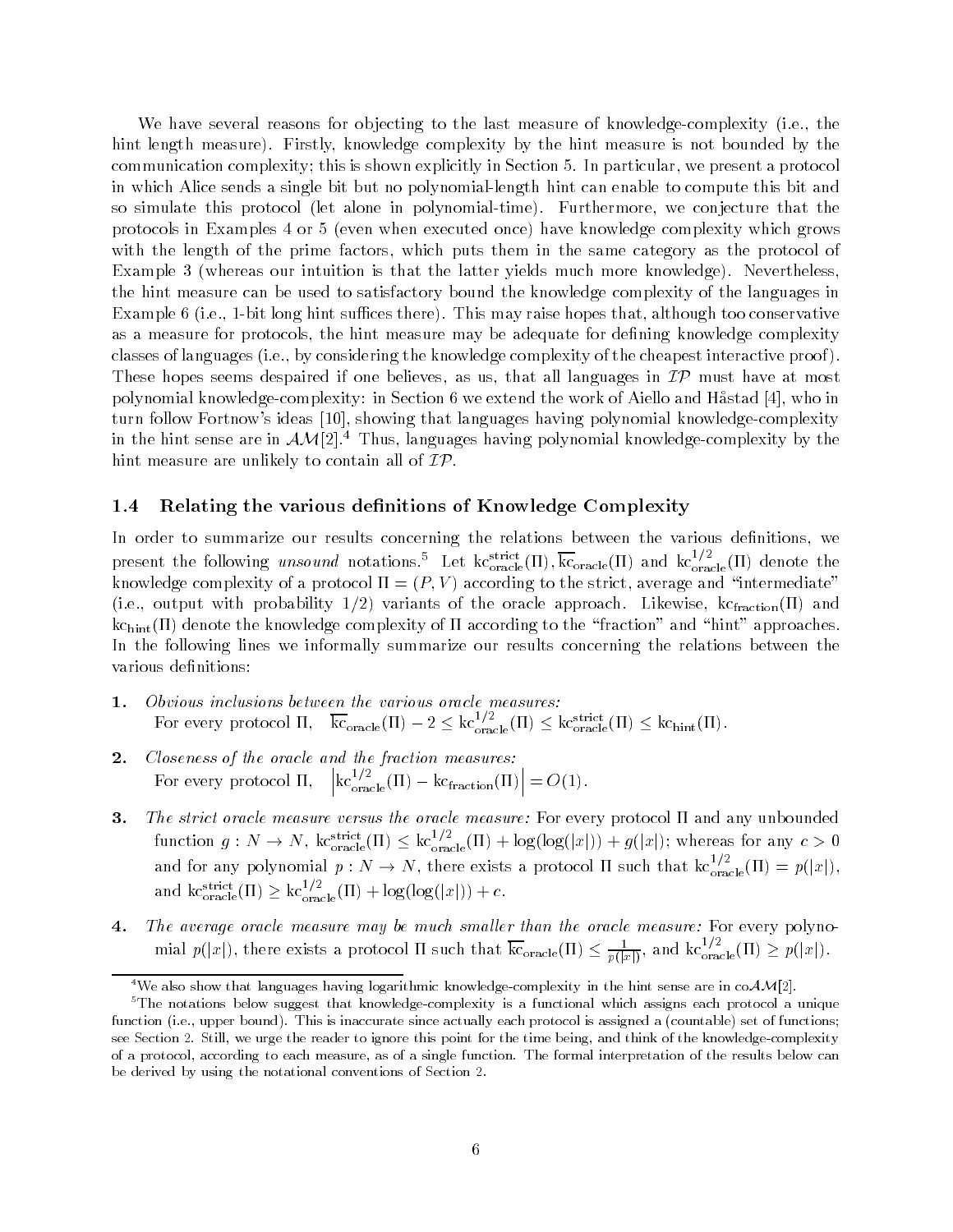- the measure-collection and the much larger than the oracle measure-than the oracle measure- such a protocol such that  $\kappa_{\text{oracle}}(H) = 1$ , and  $\kappa c_{\text{hint}}(H) > p(|x|)$  for any polynomial p.
- er <del>m</del>assi rise to a gives rise to a strict hierarchy-ben strict polynomial time computation function.  $k$  and an approximately by all the measures suggested in the measures suggested in the measures suggested in the measures suggested in the measures of  $\mathcal{M}$  and  $\mathcal{M}$  and  $\mathcal{M}$  and  $\mathcal{M}$  and  $\mathcal{M}$  and  $\mathcal$ paper yet it also holds that we have a specific the second contract of the second contract of the second contr

The last result asserts that the knowledge complexity hierarchy of protocols classied by their knowledge complexity) is "rich". We remark that an analogous result for the knowledge complexity of languages would separate  $BPP$  from  $PSPACE$ .

Among our proofs of the above results, we find the proof which upper bounds the fraction measure by the oracle measure ie the proof of Proposition to be the most interesting one

### 1.5 Subsequent works

Following the conference publication of this paper, subsequent work has been done in two directions.

 $\Gamma$  rst direction pursued in  $\Gamma$  focus on the oracle  $\Gamma$  focus on the oracle  $\Gamma$ measure of knowledge complexity and is aimed at relating the knowledge complexity of languages to their computational complexity. The first step was taken by Bellare and Petrank [7] who showed that any language having a g round interactive proof of statistical knowledge complexity k to their computational complexity. The inst step was taken by Behare and Fetrank [4] who showed<br>that any language having a  $g(\cdot)$ -round interactive proof of (statistical) knowledge complexity  $k(\cdot)$ ,<br>where  $k(n) \cdot g(n) = O(\log n)$ trank showed that all languages that have logarithmic statistical knowledge complexity are in  $BPP^{NP}$ . This was done by providing a refined analysis of a procedure in [7] and by relating the merarchies of statistical and perfect knowledge-complexity *with respect to the honest verifier*". In particular it was shown how to transform an interactive proof of statistical knowledge complexity wrt the honest verificial complete the model of perfect and interactive and the complexity  $\alpha$  is a logical complete that  $\alpha$ wrth the honest verifies, a choice and and the pattern choice that the pattern and showed that languages with logarithmic knowledge complexity are in  $AM$  $\cap$ co $AM$ . Thus, unless the polynomial time hierarchy collapses,  $\mathcal{NP}$ -complete languages have super logarithmic knowledge complexity.

The second direction, pursued by Aiello, Bellare and Venkatesan [1], focuses on knowledgecomplexity under the *average* oracle measure. Firstly, they introduced a more refined definition of average knowledge-complexity and related it to the notion defined in this paper. Secondly, they showed that the perfect and statistical knowledge-complexity hierarchies of languages are close up to a negligible additive term This provides an alternative characterization of the class of Statistical ie as as a language in the complete complete complexity  $\alpha$  . This is a language  $\alpha$  is a language  $\alpha$ to a negligible additive term. This provides an alternative characterization of the class of Statistical<br>Zero-Knowledge (i.e., as languages having negligible Perfect knowledge-complexity). Thirdly, they<br>showed that langua result, which suggests that as far as languages are concerned average knowledge-complexity is not very far from knowledge complexity in the non average oracle sense stands in contrast to our results by which there are protocols for which the average knowledge-complexity is vastly smaller than the non-average version.

### 1.6 Organization

In Section 2 we present the formal definitions of the various knowledge complexity measures. We also state some simple connections between the various measures. In Section 3 we further discuss these definitions. We proceed, in Section 4 by showing inclusion relations between the various measures This section includes the assertion that the oracle measure and the fraction measure are

See Subsection 3.3.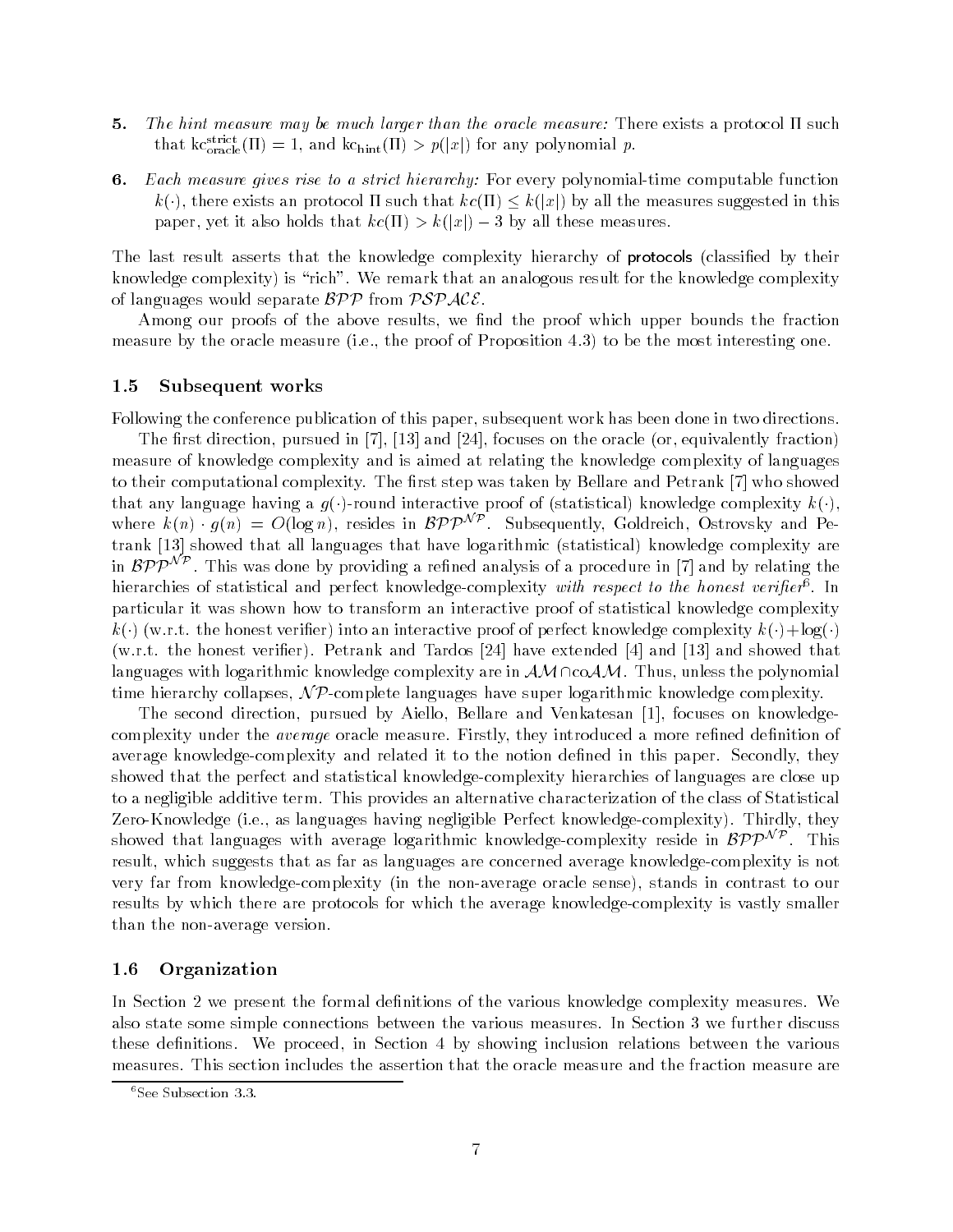equal up to an additive constant. In Section 5 we present some separating protocols, i.e., protocols for which the various measures assign di-erent knowledge complexity functions These protocols demonstrate why we cannot achieve tighter inclusion relations between the measures tighter than the relations shown in Section  $4$ ). In Section 5 we also demonstrate the strictness of the hierarchy of protocols classified by their knowledge complexity. In Section 6, we discuss the hint measure of knowledge complexity and prove properties of this measure which indicate that it is an inadequate measure

#### $\bf{2}$ De-nitions of knowledge complexity and some basic results

In this section we present the various definitions of knowledge complexity. In each of the various denitions knowledge complexity zero coincides with the known concept of zero knowledge For sake of brevity we present only the definitions of knowledge complexity that extend statistical zeroknowledge. Analogue definitions can be derived to extend perfect zero knowledge and computational zero knowledge All the analogous results presented in this paper hold except for the perfect knowledge-complexity analogue of Proposition 4.7 and the *computational* knowledge-complexity analogue of Section

For simplicity we define knowledge complexity only in the context of interactive proof systems where we are interested in the knowledge given away by the prover. However, these definitions apply to any interaction and to the knowledge given away by any of the interactive parties. Also, for simplicity we consider in all our denitions only machines veriers and simulators which run in strict polynomial time. Analogue definitions and results for machines which run for expected polynomial time cases the derived cases the proofs are slightly more proofs are the proofs are slightly more in

Some Standard Notations Let P V x be a random variable representing V s view of the interaction of P and V on input x This includes V s coin tosses and the the transcript of the interaction. The probability space is that of all possible outcomes of the internal coin-tosses of  $V$ and P will be interested in probability ensembles which associate a distribution  $\{z\}$  and  $\{z\}$ a random variable) to each  $x\in L\subseteq \{0,1\}$  . Specifically, we will consider ensembles of the form  $\{(P,V')(x)\}_{x\in L}$  and  $\{M'(x)\}_{x\in L}$ , where  $V'$  is an arbitrary polynomial-time interactive machine and M' is a simulator. When we say that two ensembles,  $\{D_1(x)\}_{x\in L}$  and  $\{D_2(x)\}_{x\in L}$ , are statistically *close* we mean that the variation distance between them is a negligible function in the length of x. That is, for every positive polynomial p and for all sufficiently long  $x$ 's

$$
\sum_{\alpha} |\text{Prob}(D_1(x) = \alpha) - \text{Prob}(D_2(x) = \alpha)| < \frac{1}{p(|x|)}
$$

A NonStandard Notation The knowledge complexity measures dened below are upper bounds Each measure associates with the set of lower and protocol at lower and the set of lower bound function rather than a single function This raise a problem when we want to compute two distinct means sures. To this end we adopt the following notational convention regarding inequalities between sets of functions. All functions we consider map strings to real numbers, and by  $f \leq g$  we mean that  $f(x) \leq q(x)$  for all  $x \in \{0,1\}$  . For sets of functions  $F$  and  $G$  and a function  $n$ , the notation  $F \leq G + h$  means  $\forall g \in G \exists f \in F$  so that  $f \leq g + h$ . Consequently  $F \geq G + h$  means  $\forall f \in F \exists g \in G$ so that  $f \ge g + h$  and  $F = h$  means  $\exists f \in F$  so that  $f = h$ . Last, the lower bound notation  $F \ge h$ means that  $\forall f \in F$  it holds that  $f > h$ . This notational convention is consistent with the intuitive meaning of upper bounds; for example,  $F \leq G$  suggests that upper bounds in F are not worse than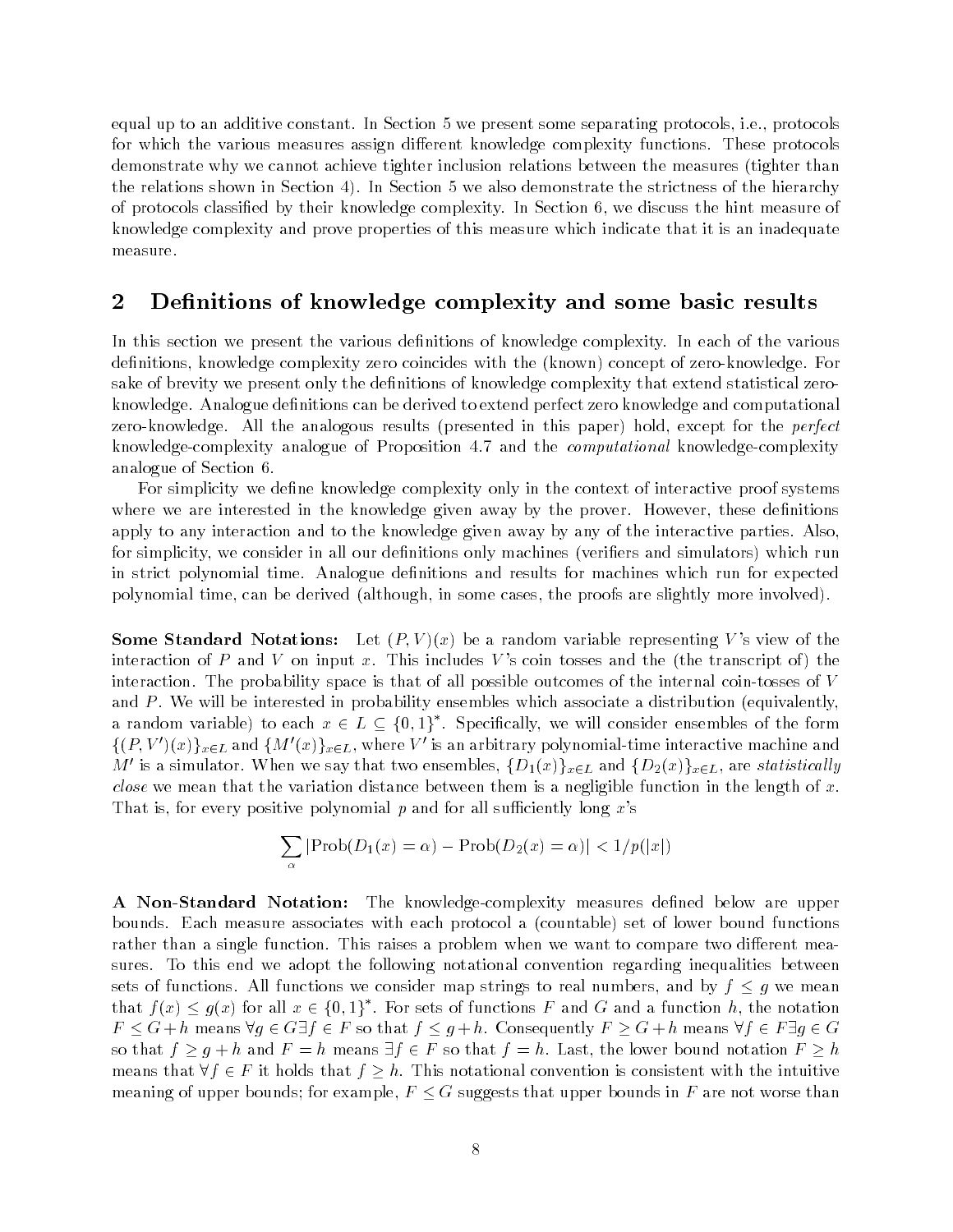those in G which indeed means that for every  $g \in G$  there exists an  $f \in F$  so that  $f \leq g$ . Thus, when considering inequalities of the type  $F \leq G$ , the reader may get the spirit of the statement by thinking of both  $F$  and  $G$  as of functions.

In the following, we shall use functions over the integers, to describe the knowledge complexity of a protocol Some of our results require that this function is polynomial time computable in the following liberal sense

Definition 2.0 We say that the knowledge complexity bound,  $k: N \to N$ , is polynomial time com- ${\sf putable}$  if there exists a probabilistic polynomial time algorithm that on input  $1^-$  outputs  $\kappa(n)$  with probability at least  $\frac{2}{3}$  (equivalently, at least  $1-2^{-n}$ ).

This denition is more liberal than the standard one in which the input n is given to the machine in binary representation thus allowing the machine to run only for poly log n number of steps

#### $2.1$ The hint measure

In the first definition, knowledge is interpreted as a function of the input  $x$ .

Denition knowledge complexity Hint version Let k N N be a function over the integers. We say that an interactive proof system  $\Pi = \{I, V\}$  for a language  $L$  can be simulated using a hint of length k, if for every probabilistic polynomial time verifier V' there exists a proba- $\alpha$ inch time  $\alpha$  in j $\alpha$  , there machine  $\alpha$  is a formation  $\mu$  called that for every  $\alpha$   $\in$   $\pm$  there exists  $\alpha$ string  $h(x)$  of length at most  $k(|x|)$  such that the ensembles  $\{M_{V'}(x,h(x))\}_{x\in L}$  and  $\{(P,V')(x)\}_{x\in L}$ are statistically close.

The knowledge complexity in the hint sense is an operator, denoted  $kc_{\text{hint}}$ , which assigns each interactive proof system is denoted known and for the set of functions denoted known and for every k  $k$  the protocol  $k$ be simulated using a hint of length  $k$ .

The class  $\kappa$ C<sub>hint</sub>( $\kappa$ (')) is the set of languages having interactive proofs with knowledge complexity in the hint sense bounded above by k

A subtle point regarding the above definition, concerns the convention of feeding the hint to the simulator we arrange that convention by which the hints  $\mu$  and  $\mu$  arranged in  $\mu$  are machine to the machine on a special "hint tape". The hint string is located on the left side of the tape and is padded to its right by infinitely many zeros. The alternative convention, by which the padding is by a special symbol blank f g provides implicit knowledge ie the length of the hint and is not compatible with the other denitions presented below Nevertheless in case the knowledge complexity bound (file) including it for polynomials that computable the ministerior between the computable th the two conventions is at most a single bit. Th any case, for knowledge complexity zero there is no

<sup>&</sup>lt;sup>7</sup>The following encoding scheme allows us to tell where the the hint string ends at the cost of only one extra bit. encode the hint string h by concentenating the bit seconded as health is encoded as h is encoding relies on the fact that we have an upper bound on the length of h Let <sup>k</sup> be this bound To decode- consider the rst <sup>k</sup> bits on the hint tape and truncate the string 10  $\,$  from its right side. Namely, scan the  $\kappa+1$  bits from right to left and  $\,$ truncate all zeros found until encountering a Truncate this too- and you are left with the decoded hint string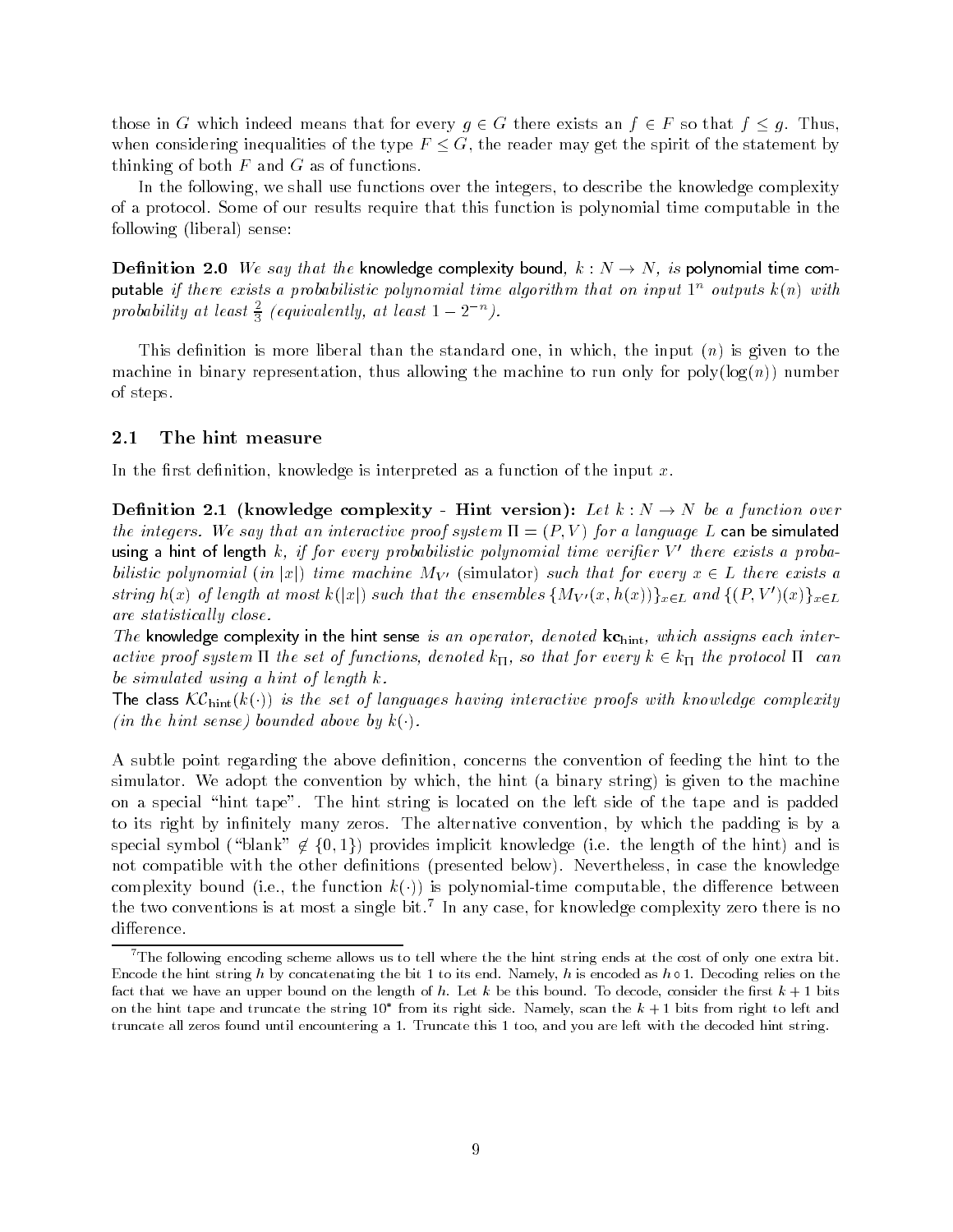### The oracle measures

The second definition widens the interpretation of knowledge to a stochastic one. Namely, the knowledge gained from the protocol depends on the random coins of the machine M or the verier  $V$ ), rather than being fixed in advance. The formalization is by use of oracle machines. There are three variants of oracle knowledge complexity

Denition knowledge complexity strict Oracle version We say that an interactive proof  $\Pi$  for a language L can be strictly simulated using k oracle queries, if for every probabilistic polynomial time verifier V' there exists a probabilistic polynomial time oracle machine  $M_{V'}$  and an oracle A such that:

- 1. On input  $x \in L$ , machine M<sub>V</sub> queries the oracle A at most  $\kappa(|x|)$  times.
- 2. The ensembles  $\{M_{V'}^A(x)\}_{x\in L}$  and  $\{(P,V')(x)\}_{x\in L}$  are statistically close.

The knowledge complexity in the strict oracle sense, denoted  $\kappa c_{\rm oracle}^{\rm create}$  (also  $\kappa c_{\rm oracle}^{\rm create}$ ), and the class  $\lambda C_{\text{oracle}}^{\text{oracle}}$  (also  $\lambda C_{\text{oracle}}^{\text{oracle}}$ ) are denned analogously to Dennition 2.1.

Using the bits of the oracle as a hint we get

**Proposition 2.3** For every interactive proof  $\Pi$ ,  $\kappa c_{\text{oracle}}(H) \leq \kappa c_{\text{hint}}(H)$ .

The second variant of oracle knowledge complexity allows the simulator to announce failure in half of its runs

Denition knowledge complexity Oracle version This denition is the same as the previous one except that condition  $(2)$  is substituted by :

 $Z$  . For each  $x \in L$ , machine  $M_{V'}$  produces an output with probability at least  $1/Z$ . Let  $D_{V'}(x)$ denote the output aistribution of  $M_{\tilde{V}'}^{\tau}$  (condition that it produces an output at all). Then the ensembles  $\{D_{V'}(x)\}_{x\in L}$  and  $\{(P,V')(x)\}_{x\in L}$  are statistically close.

The knowledge complexity in the oracle sense, denoted  $\kappa c_{\text{meals}}^{\text{re}}$  $\frac{17}{\text{oracle}}$  (also  $\text{kc}_{\text{oracle}}$ ) and the class  $\mathcal{KC}_{\text{oracle}}^{17}$ also KCORacle are denoted similarly to the previous density of the previous density of the previous density of  $\alpha$ 

Clearly

**Proposition 2.5** For every interactive proof  $\Pi$ ,  $\kappa c_{\text{oracle}}^{\gamma}(\Pi) \leq \kappa c_{\text{oracle}}^{\text{oracle}}(\Pi)$ .

The constant  $1/2$  used as a lower bound on the probability that the simulator produces an output. can be substituted by any constant  $0 < \delta \leq 1$  to get  $\kappa c_{oracle}(H)$ . The relation of this definition to the original one is given in the following two propositions

**Proposition 2.6** For every interactive proof  $\text{II}$ , and every  $0 < \epsilon < \frac{1}{2}$ ,  ${\bf kc}_{\rm oracle}^{1/2}(\Pi) \leq {\bf kc}_{\rm oracle}^\epsilon(\Pi) + \left\lceil \log\left(\frac{1}{\epsilon}\right) \right\rceil.$ 

 ${}^{8}$ Here and throughout the paper we adopt the standard convention by which each oracle query is answered by a single bit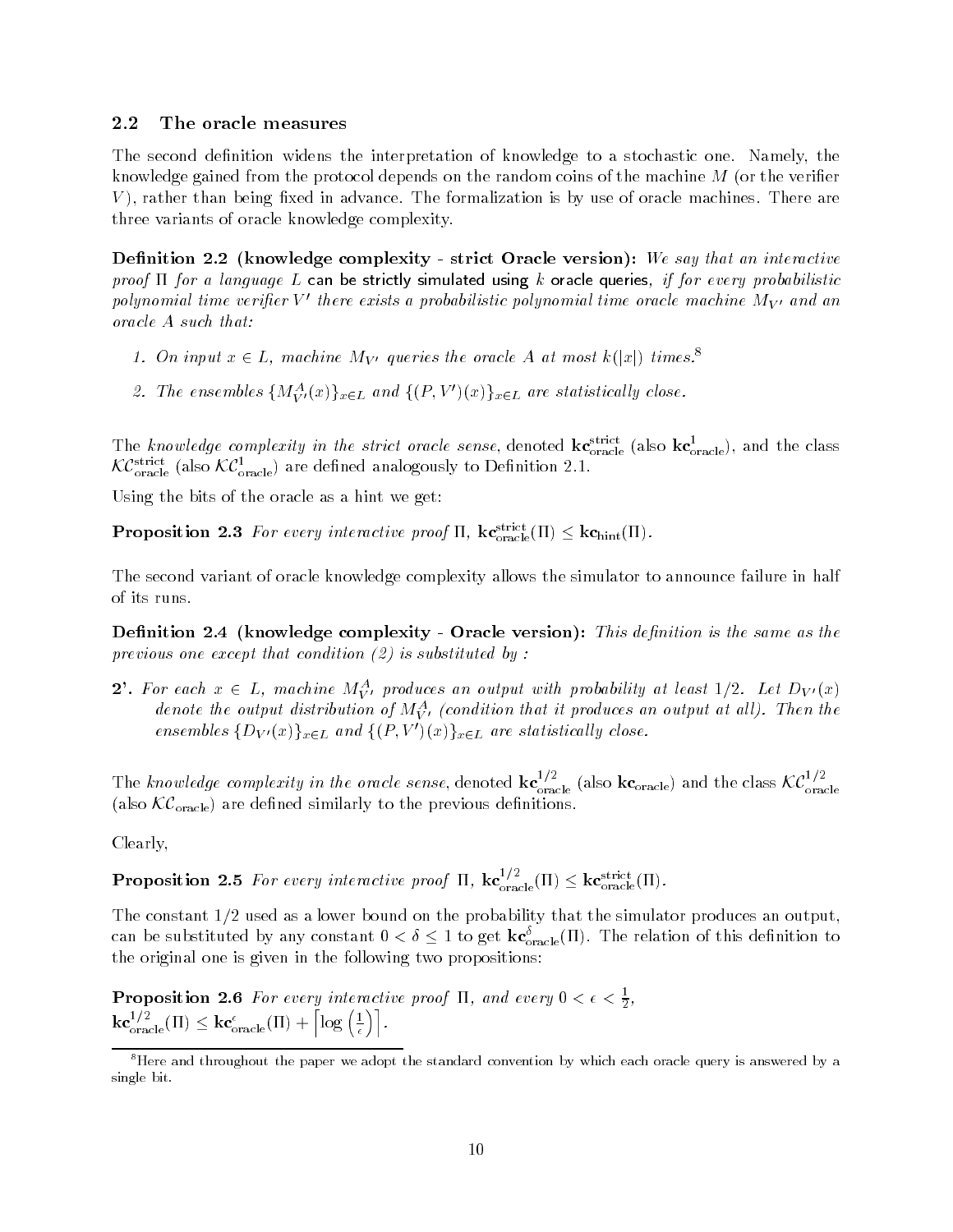Proof Given a simulator that produces an output with probability we build a new simulator that picks  $2^{\lfloor \log(\frac{1}{\epsilon}) \rfloor} - 1$  random tapes for the original simulator and sends them to the oracle. The oracle specifies the first random tape on which the original simulator produces a conversation, or zero if no such tape exists. In the first case, the new simulator runs the original simulator on the selected tape, and refers its queries to the oracle. The probability that no output is produced by the new simulator is  $(1 - \epsilon)^{2^{\lfloor \log(\frac{\epsilon}{\epsilon}) \rfloor} - 1} < \frac{1}{2}$ .

**Proposition 2.7** For every interactive proof 11, and every  $0 \leq \epsilon \leq \frac{2}{5}$ ,  ${\bf kc}_{\rm oracle}^{1-\epsilon}(\Pi) \leq {\bf kc}_{\rm oracle}^{1/2}(\Pi) + \lceil \log \lceil 1 + \log (\frac{1}{\epsilon}) \rceil \rceil.$ 

**Proof:** Similar to the proof of Proposition 2.6. This time the list is of length  $|\log(\frac{1}{\epsilon})|$ , the failure probability is  $(\frac{1}{2})^{\lceil \log(\frac{1}{\epsilon}) \rceil} \leq \epsilon$ , and a pointer to an element in this list requires  $\lceil \log(1 + \lceil \log(\frac{1}{\epsilon}) \rceil) \rceil$ bits.  $\square$ 

The third variant of the oracle knowledge complexity allows no failure, but instead allows the simulator more flexibility in the number of queries. This is done by considering the expected number of queries rather than the worst case number

denition and interesting complexity and the space oracle versions is the state of the state of the state of th same as Definition 2.2, except that condition  $(1)$  is replaced by:

1'. On input x, the average number of queries that machine  $M_{V}$  makes to oracle A is at most  $\mathbb{E}[\mathbf{x}_1]$  . There, are average is taken over the complete of the machine  $\mathbb{E}[\mathbf{x}_1]$ 

The average know ledge complexity in the oracle sense denoted kcoracle and the class KCoracle are defined analogously to Definition 2.1.

#### 2.3 The fraction measure

In the last definition the simulator is given no explicit help. Instead, only a  $\frac{\gamma}{2^k}$  fraction of its output distribution is being considered

Denition knowledge complexityFraction version Let <sup>N</sup> We say that an interactive proof P V for a language L can be simulated at density jxj if for every probabilistic polynomial time verifier V' there exists a probabilistic polynomial-time machine  $M_{V'}$ with the following your subspace  $p$  reperty. For any  $x \in \mathbf{B}$  mere is a subset  $S_x$  of My control random tapes such that:

- The set San San San Contains at least a public possible coin to all possible coincidences of all possible in
- 2. Let  $D_{V'}(x)$  denote the output aistribution of  $M_{V'}^{\perp}$  conditioned on the event that  $M_{V'}(x)$  s coins fall in  $S_x$ . Then the ensembles  $\{D_{V'}(x)\}_{x \in L}$  and  $\{(P, V')(x)\}_{x \in L}$  are statistically close.

The knowledge complexity in the fraction sense, denoted  $k c_{\text{fraction}}$ , assigns the interactive proof  $\Pi$ a function  $k_{\Pi}$  so that  $\Pi$  can be simulated at density  $2^{-k_{\Pi}}$ . The class  $\mathcal{KC}_{\text{fraction}}(k(|x|))$  is defined analogously to the previous definitions.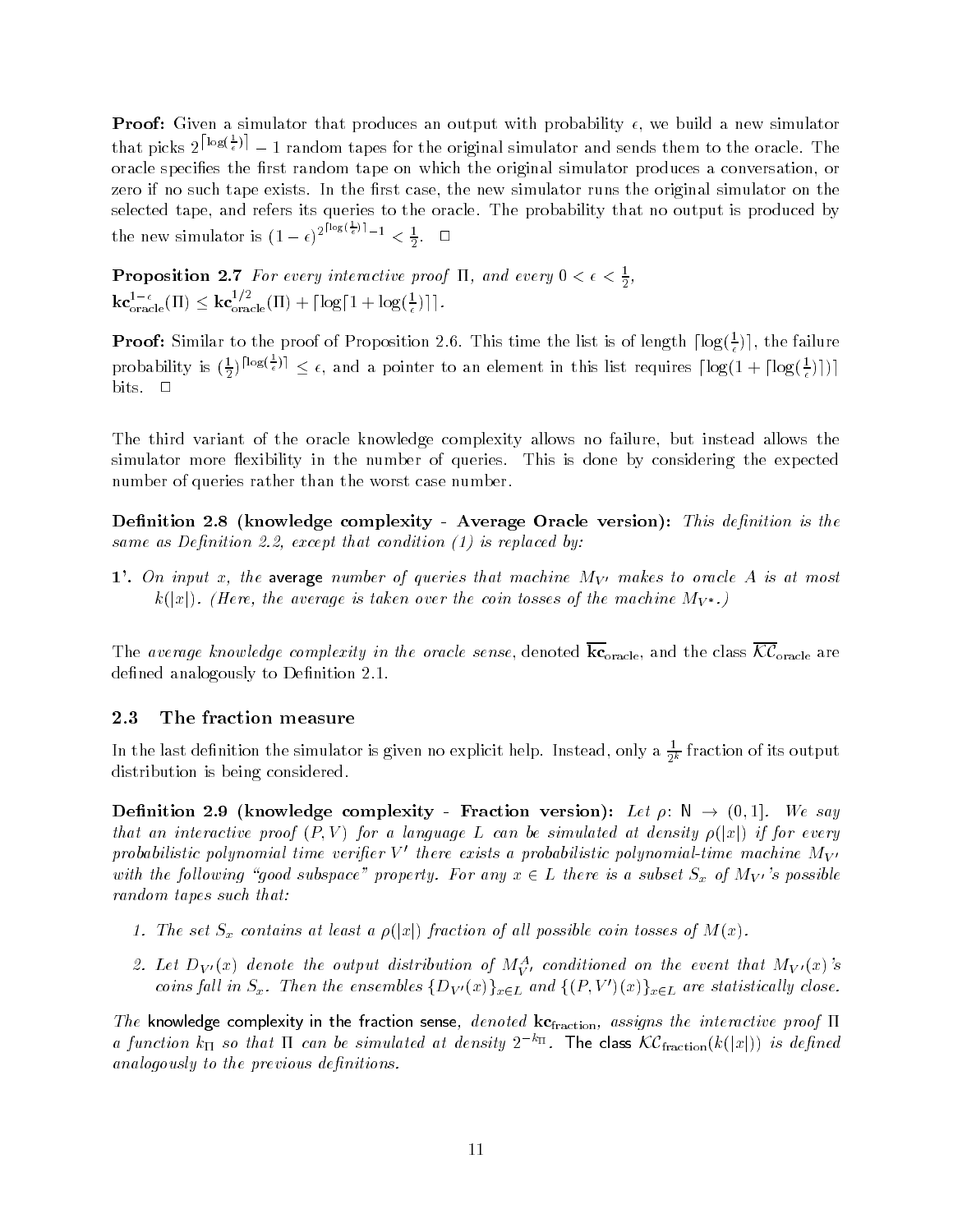# Examples and Remarks

### 3.1 Focusing on the Statistical version

The presentation in this paper focuses on the *statistical* knowledge-complexity measures. An analofor the perfect and computational computational knowledge  $\mathfrak{g}_1$  and  $\mathfrak{g}_2$  measures  $\mathfrak{g}_3$  and  $\mathfrak{g}_4$  and  $\mathfrak{g}_5$  and  $\mathfrak{g}_7$  and  $\mathfrak{g}_8$  and  $\mathfrak{g}_9$  and  $\mathfrak{g}_8$  and  $\mathfrak{g}_9$  and  $\mathfrak{g}_$ be easily derived, except that we do not know whether the *perfect* knowledge-complexity analogue of Proposition 4.7 holds.

As per the knowledge-complexity hierarchies of languages, under some reasonable assumptions. the hierarchy of *computational* knowledge-complexity is quite dull. That is, assuming the existence of secure bit commitment scheme (field the existence of one way functions) functions all languages  $\sim$ interactive proofs have interactive proofs of *computational* knowledge-complexity zero  $[8, 21]$ .

#### 3.2 Analyzing the examples of the introduction

Alice's behavior in Examples 1 and 2 is zero-knowledge and thus of knowledge-complexity zero under all our definitions. In general, it is easy to see that zero-knowledge coincides with knowledgecomplexity zero under all our definitions. As per Example 3, we can bound the knowledgecomplexity under each denition by the length of the prime factorization save the last factor which is easy to compute from the product and the other factors). We see no way to separate the various measures using this specific example.

Examples 4 and 5 are more interesting. Starting with Example 4, we observe that the discussion in Subsection  $1.1$  implies that the knowledge-complexity by the fraction measure is at most  $1.$  The same holds with respect to the oracle measure cf Proposition An obvious bound with respect to the hint measure is the length of the smallest element in  $QN$   $K_N^{\phantom i}$  (which under ERH has length  $\blacksquare$  is and it is not can provide a better bounded bounded bounded bounded bounded bounded bounded bounded bounded bounded bounded bounded bounded bounded bounded bounded bounded bounded bounded bounded bounded bounded

As per Example 
 Alice sends a single bit which can be easily simulated by one oracle query or by a good subspace of density  $1/2$ . Thus, the knowledge-complexity of Alice's message under both the oracle and fraction measures is bounded by 1. In general, both the oracle and fraction measures are bounded above by the communication complexity in the Alice-to-Bob direction. Again, we don't know if such a bound can be obtained with respect to the hint measure In this case the best bound er is the length of the prime factorization of N  $\alpha$  is the prime factorization of N  $\alpha$ 

### 3.3 Knowledge complexity with respect to the honest verifier

It is possible to define knowledge complexity measures and knowledge complexity classes with respect to any fixed verifier, i.e., not requiring the existence of a simulation for all polynomial time verifiers but only for a specific one. An important and natural case is when we only require that there exists a simulation of the honest verier ie the verier dened in the protocol Intuitively rth the distribution of the form in the complete the station of the verified the verified that if the verified follows his part in the protocol then he gains at most knowledge However if the protocol then he gains at  $\alpha$ veries from the protocol the protocol then nothing is guaranteed and he may gain more than  $\alpha_{1,1}$ bits of knowledge

All the above definitions of knowledge complexity can be stated for this special case of the honest verifier simply by replacing the requirement that there exists a simulator for any possible verifier  $V'$  with the requirement that there exists a simulator only for the honest verifier. For example the denition of the oracle measure of knowledge complexity for the honest verier the analogue of Definition  $2.4$ ) is as follows.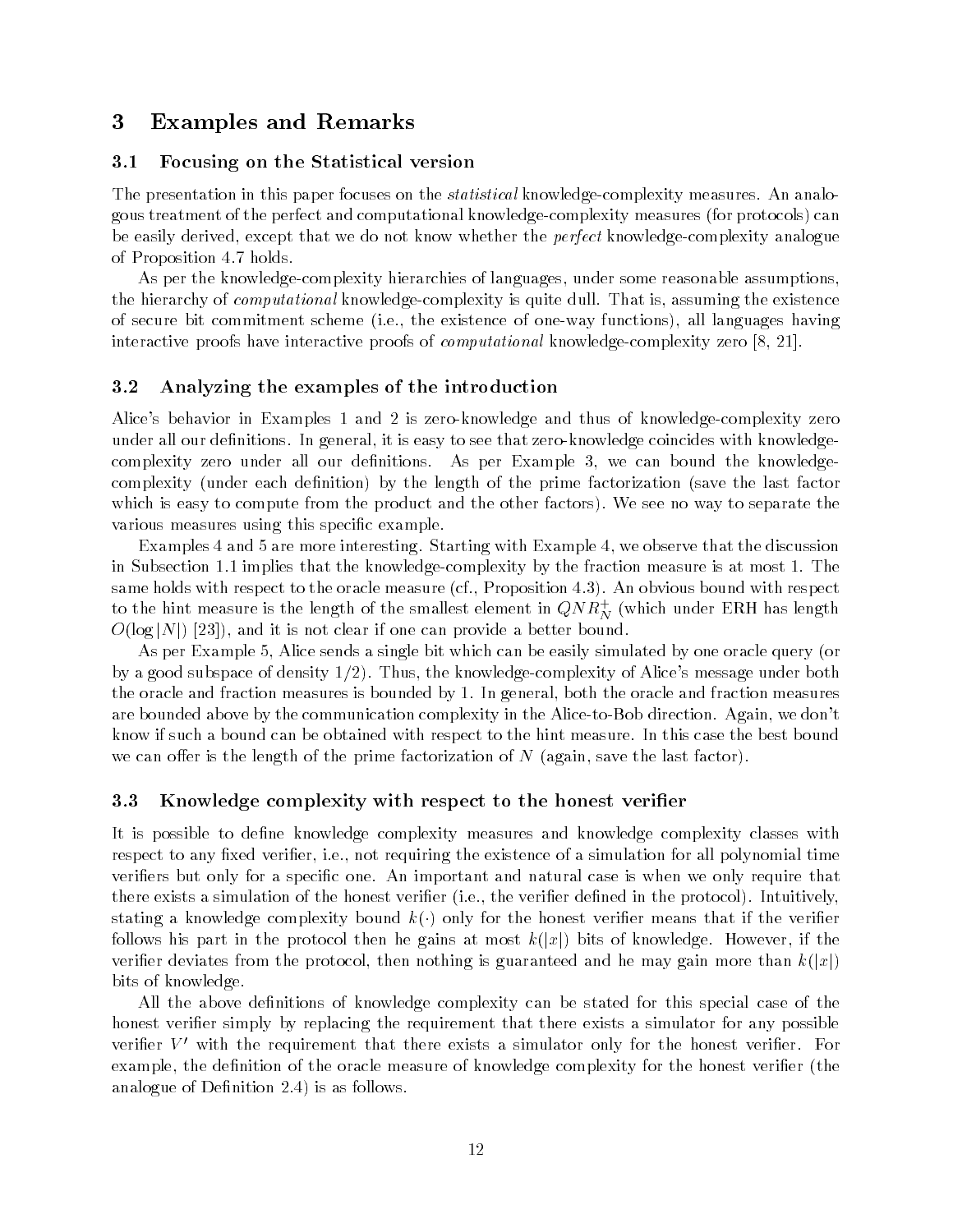- complete the form of the sample complexity of the complete version for the same of  $\mu$  and  $\mu$  and  $\mu$ an interactive proof  $\Pi$  for a language L has an honest verifier simulation with k oracle queries, if there exists a probabilistic polynomial time oracle machine  $M_V$  and an oracle A such that:

- On input <sup>x</sup> L machine MV queries the oracle <sup>A</sup> at most <sup>k</sup>jxj times
- 2. For each  $x \in L$ , machine  $M_V^{\tau}$  produces an output with probability at least  $1/2$ . Let  $D(x)$ denote the output distribution of M $_{V}$  (condition that it produces an output at all). Then the ensembles  $\{D(x)\}_{x\in L}$  and  $\{P, V\}(x)\}_{x\in L}$  are statistically close.

The honestverier oracle know ledgecomplexity measure hvkcoracle and the class HVKCoracle are defined analogously to Definition 2.1.

We stress that all the results in this paper hold also with respect to the appropriate definitions for honest verifier. This holds since all our results are obtained by making transformations on the simulator, and never by modifying the protocol.

### A remark on the knowledge complexity function

Throughout the paper we consider only knowledge complexity functions which are polynomially bounded. This follows from the fact that we consider only simulators that run in polynomial time. Thus, the simulator can use only polynomially many oracle bits or hint bits. In the fraction measure the good subspace  $\Omega$  at at at least one string out of the string out of the string out of the string o many possible coin thus the logarithm of the logarithm of the and the good good subspace is polynomially bounded

# 4 Inclusion results

For every interactive proof II,  $\text{kc}_{\text{oracle}}^{\text{cr}}(H) \leq \text{kc}_{\text{oracle}}^{\text{source}}(H) \leq \text{kc}_{\text{hint}}^{\text{tr}}(H)$  (see Propositions 2.3 and 2.5). In the following subsections we prove further inclusion relations between these definitions. We  $\mathbf{A}$  the most interesting result interesting result in this section is that of Proposition is that of Proposition is the most interesting result in this section is that of Proposition is that of Proposition is the mos

### The oracle and the fraction versions are equal up to a constant

In this subsection, we prove equivalence up to an additive constant of the oracle measure and the fraction measure of knowledge complexity. That is,

**Theorem 4.1** For any interactive proof  $\Pi$ ,

 $\textbf{kc}_{\text{fraction}}(II) - 1 \leq \textbf{kc}_{\text{oracle}}^{+/-}(II) \leq \textbf{kc}_{\text{fraction}}(II) + 4$ 

Furthermore, for  $\mathbf{kc}_{\text{oracle}}^{\prime\prime}(\Pi) = O(\log(\cdot))$ 

$$
\mathbf{kc}_{\mathrm{fraction}}(\Pi) - 1 \leq \mathbf{kc}_{\mathrm{oracle}}^{1/2}(\Pi) \leq \mathbf{kc}_{\mathrm{fraction}}(\Pi)
$$

Theorem 4.1 follows from Propositions  $4.2$  and  $4.3$  below.

**Proposition 4.2** For any interactive proof II,  $kcf_{\text{fraction}}(II) \leq kcf_{\text{oracle}}^{(II)}(II) + 1$ .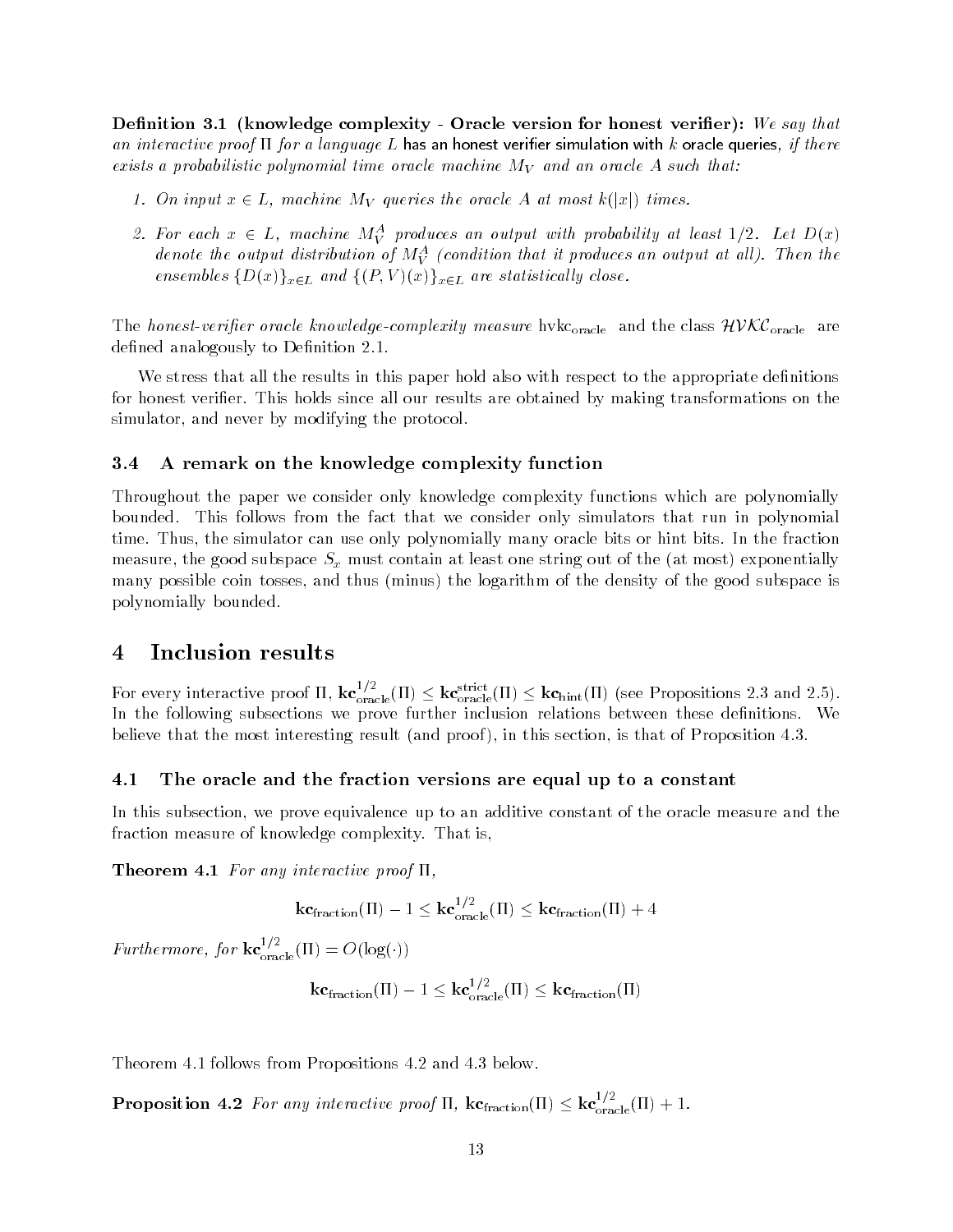**Proof:** Let  $k = \textbf{kc}_{\text{oracle}}^{\text{c}}(1)$ . Suppose there is a simulator M that makes at most k queries to the oracle and produces an output with probability at least  $\frac{1}{2}$ . We construct a new simulator  $M'$ which does not make oracle queries but has a good sub-space of density at least  $2^{-(k+1)}$ . The simulator  $M'$  randomly selects a random tape to the original simulator  $M$  and guesses (at random)  $k$  bits representing the oracle answers. The new simulator  $M'$  runs  $M$  on this random tape, and uses the  $k$  random bits to "reply to the queries" of  $M$  instead of the oracle. With probability at least  $2^{-k}$  the original simulator  $M$  gets the correct oracle answers, and conditioned on this event, M produces an output with probability at least 1/2. Thus, with probability at least  $2^{-(k+1)}$ , the original simulator  $M$  both gets the correct oracle answers and does yield an output. In this case,  $M'$  produces exactly the same output distribution as the original simulator.  $\Box$ 

Proposition - For any interactive proof with polynomial time computable know ledge com plexity in the fraction sense,  $k c_{\text{oracle}}^{\gamma, \gamma} (11) \leq k c_{\text{fraction}} (11) + 4.$ (For perfect knowledge-complexity we have  $k\mathbf{c}_{\text{oracle}}^{s}(\Pi) \leq k\mathbf{c}_{\text{fraction}}(\Pi) + 5$ .) Furthermore, if  $\text{kc}_{\text{fraction}}(H) = O(\log(\cdot))$  then  $\text{kc}_{\text{oracle}}^{<} (H) \leq \text{kc}_{\text{fraction}}^{(H)}$ .

Proof Let k kcfraction Our purpose is to pick uniformly at random <sup>r</sup> Sx and run the original simulator on r. The problem is how to sample  $S_x$ . The naive solution of asking the oracle to pick and the might be much since remaining that  $\Omega$  is not good since  $\Omega$  and  $\Omega$  between  $\Omega$ suggestion, that works for  $\kappa = O(\log |x|)$  follows. Pick a list of  $z^\ast - 1$  faildom strings for the original machine, and ask the oracle to specify one of them that belongs to  $S_x$ . The oracle answers with the index of the first string which belongs to  $S_x$ , if such exists, and otherwise returns the all-zero string the linguistic is the list is polynomial in july because  $\alpha$  . Of  $\alpha$  is probability of failing  $\alpha$ (not having any good string in the list) is  $(1-\frac{1}{2^k})^{2^k-1} \leq \frac{1}{2}$  (with equality holding for  $k=1$ ). Hence in this case (i.e., for  $k = O(\log |x|)$ ), we have  $k\mathbf{c}_{\text{oracle}}^{\text{a}}(H) \leq k\mathbf{c}_{\text{fraction}}(H)$ .

Dealing with  $k = \frac{\log |x|}{o(1)}$  is somewhat more complicated. We would like to do the same as before, but the problem is that the fist of length  $2^{\circ}$   $-$  1 is not polynomial (in  $|x|$ ), and thus cannot be given explicitly. In the rest of this proof, we are going to show that by somewhat sacrificing the "full" randomness of the list, we can still follow a procedure similar to the above in polynomial time. Namely, we will use a "pseudorandom" list of  $2^{n+\tau}-1$  strings so that

- (1) The list can be succinctly represented and the representation enables efficient retrieval of its elements into the success representation and into the success we can into the list we can economic the list we nnd the  $i^{**}$  string in the list);
- (2) Uniformly selecting such a representation yields a sequence which in sufficiently random in the sense that with constant probability the list intersects  $S_x$ ;

computer and items in the following computer for computer can computer of we conclude the computer oracle of the The procedure construction at random a list  $\mathcal{M}$  at random a list L and sending at random a list L and sending at random a list L and sending  $\mathcal{M}$ it to the oracle with replies with the index of an element in L which resides in  $\mathcal{N}$  , which resides in Sx  $\mathcal{N}$ A reasonable implementation of this procedure is likely to output each of the elements in  $S_x$  with some probability is understanding the original term of the sample of the sample of the sample of the sample sa Let us stress that it is important that the procedure uniformly samples  $S_x$ , the reason being that we will use the output of the procedure for running the original simulator which is guaranteed to produce the correct output only when being run with coins uniformly selected in the good set  $S_x$ . We thus need an alternative procedure which using k O oracle queries samples Sx uniformly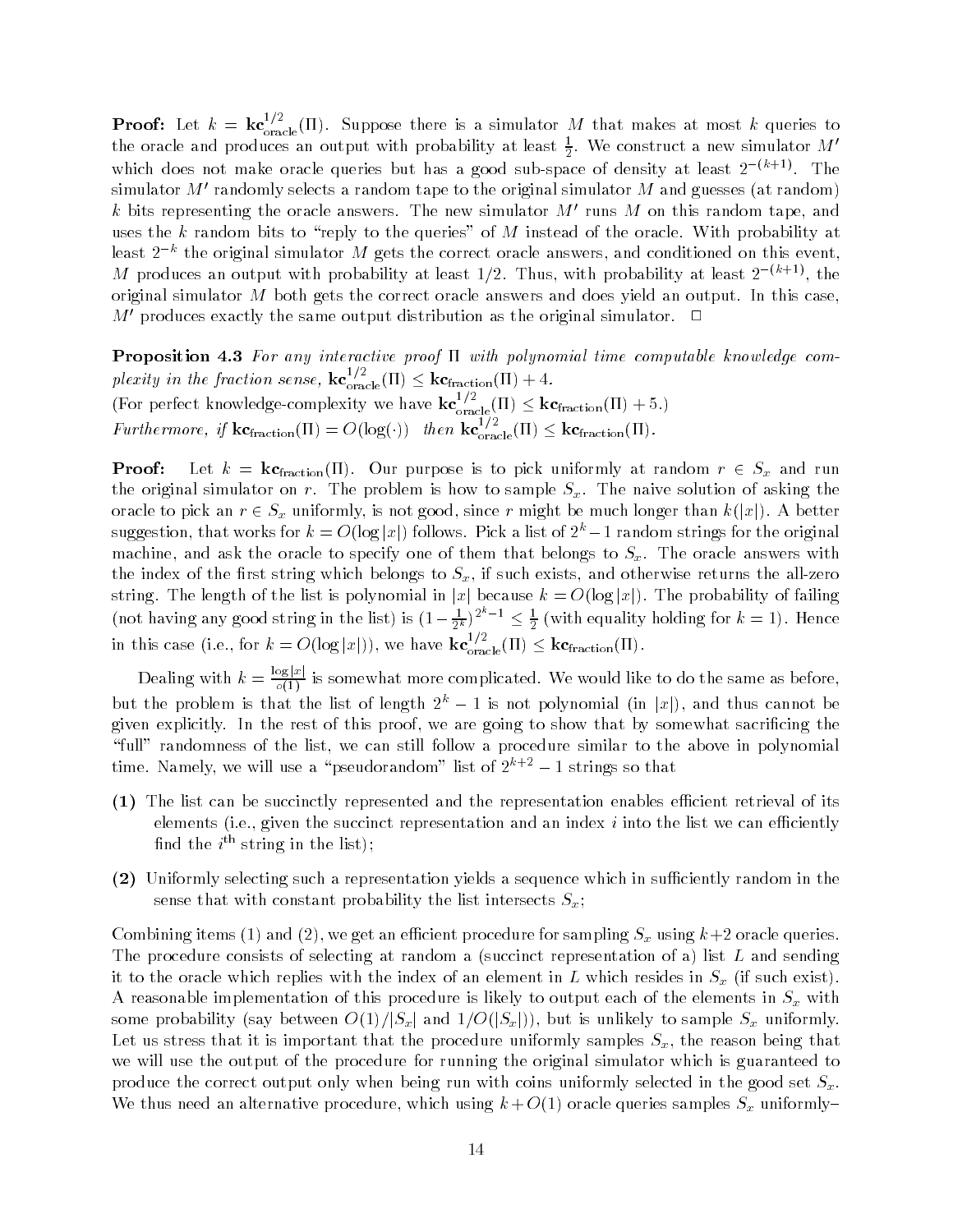$\mathcal{L}$  there exists an oracle such that the following procedure samples uniformly in Sx The procedure dure picks a random list  $L$  and sends the representation of the list to the oracle. The oracle returns  $k+2$  bits which either provide an index to an element in the list or indicates failure. In the first case the procedure outputs the string pointed to by the index and in the second case there is no output. We require that with constant probability the procedure yields output. and that in case an output is produced it is uniformly distributed in  $S_x$ .

 $\mathcal{A}$  and  $\mathcal{A}$  random list satisfying is to use a sequence is to use a sequence is to use a sequence is to use a sequence is to use a sequence is to use a sequence is to use a sequence is to use a sequence is to us of pairwise independent random variables Actually our analysis becomes even easier if we use a sequence of 3-wise independent random variables. It will be most convenient to use the construction given in Alon et. al. [5] which works in the held  $\mathbf{G} F$  (2  $\,$  ], since this held corresponds naturally to  $\,$ the set of  $m$ -bit strings. The construction uses  $t < 2^{m}$  arbitrary elements of the neig, denoted and the alternative of the section of the section of the contract of a triplet of the section of the section (  $\alpha$  ) and  $\beta$ and the  $i^\omega$  element in the sequence is  $u\!+\!\alpha_i\!\cdot\! v\!+\!\alpha_i^-\!\cdot\! w$  (where all operations are in the field). Clearly, this construction satisfies Item  $\{ \pi \}$  and the item that also well to measure the selected triplet us v w induces a time induces a time independent so that each element so that each element is uniformly if uniformly is uniformly if uniformly if  $\alpha$ distributed in  $GF(Z^{\sim})$  for  $t \equiv Z^{\sim}$  = 1, it follows (by Chebyshev's inequality) that any set  $S \subseteq \{0,1\}^n$  of cardinality at least  $2^{m-k}$  is hit with constant probability. Thus, Item (2) is satisfied as well. Before proceeding, let us remark that we may assume, without loss of generality, that  $2^{n+1} = 1 \leq 2^m$  (as otherwise we can use the trivial procedure of asking the oracle for a (random)  $$ element in  $S_x$ ).

with the task of the task of satisfying Item  $\{x_i\}$  . It must be above sampling the above sampling  $\Delta$ procedure is to ask the oracle for a random<sup>--</sup> element in the intersection of the list and the subset  $S_x$ . The intersection is expected to have size  $(2^{k+2} - 1) \cdot \frac{|S_x|}{2^m}$  $\frac{1}{2^m} \approx 4$  (assuming  $\degree$ , for simplicity, that  $|S_x| = 2^{m-k}$ ). If the intersection of a uniformly chosen sequence and  $S_x$  always had size equal to its expectation then we would have been done. However, this is unlikely to be the case. We can only be guaranteed that with high probability the size of the intersection is *close* to its expectation and is does the some this does not hold probability the small probability the size of the size of the intersection the expectation). Our solution uses two natural ideas. First, we ignore the unlikely cases in which the intersection is far from the expectation. Secondly, we skew the probabilities to compensate for the inaccuracy To be more specific let I denote the intersection (i.e. intersection  $\omega_{\mu}$  and let e denote the expected size of the intersection In case jI <sup>j</sup> - e the oracle indicates failure Otherwise it indicates failure with probability  $1 - \frac{|I|}{2e}$  and outputs each element in  $I$  with probability exactly  $\frac{1}{2e}$ . This skewing is not sufficient, since some elements in  $S_x$  may tend to appear, more often than others in lists which have too large intersection with Sx Yet we can correct this problem by a correct this problem by a correct this problem by a correct this problem by a correct this problem by a correct this problem b more refined skewing. A detailed description follows.

recall that we are given an incogniting that which with the protocol with density and the protocol with density  $2^{-k(\cdot)}$ . Fix an input x to the protocol, define  $k = k(|x|)$ , and denote by  $m = m(|x|)$  the length of the random tape used by the original simulator on input  $x$  . Set  $\rho=|S_x|/2^m$  and  $t=2^{m+\epsilon}-1$  . We are going to build a new simulator which uses kopper the original simulator and runs the original simulator or as a subroutine in the new simulator will produce an output will produce an output will probability with const and its output will be distributed identically to the distribution produced by the original simulator

 $\degree$  I his can be seen by considering the equalities which relate to any three elements in the sequence (i.e., the elements in positions i<sub>f</sub> and k These equations form a non-singular transformation of the triplet  $\{u\}$  of the values of these three elements. (Thus, all possible  $2^{cm}$  outcomes are possible and appear with the same probability.)

 $10$ The oracle can be made to take "random" moves by supplying it with coin tosses (by appending them to the query).

 $\Gamma$  Recall that we are only guaranteed that  $|S_x| \geq 2^{n}$  ").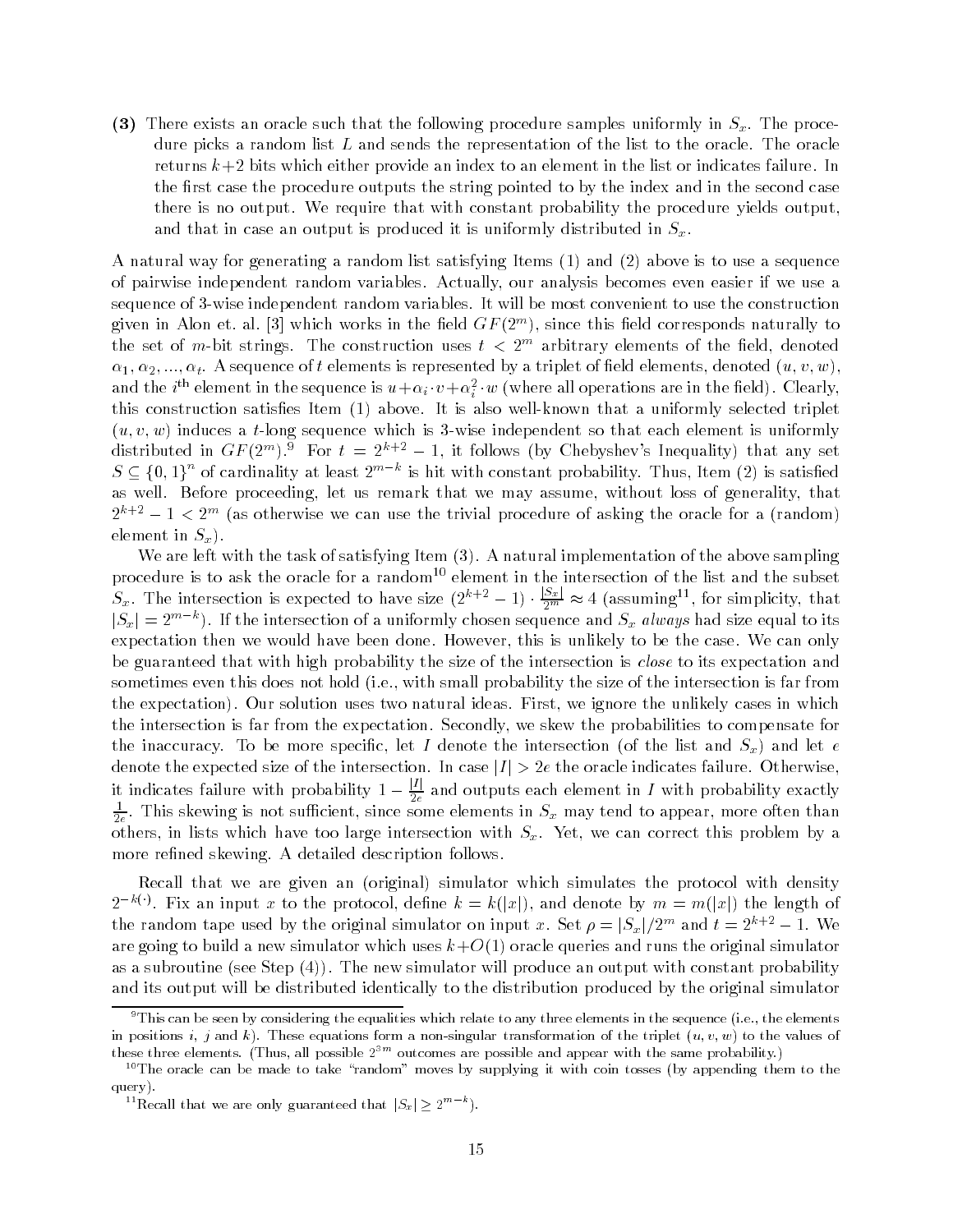when its coins are the decide the good subspace the subspace one simulator is good the press it simulates the original prover-verifier interaction).

### The new simulator (for the oracle definition of knowledge complexity):

1. The simulator picks uniformly a triplet  $(u, v, w)$  so that  $u, v, w \in \text{GF}(2^{**})$ . This triplet is a succinct representation of the  $t$ -long sequence

$$
L = L(u, v, w) \stackrel{\text{def}}{=} (u + \alpha_i v + \alpha_i^2 w)_{1 \leq i \leq t}
$$

u v w to the simulation of the oracle sends the oracle or the oracle or the oracle or the oracle or the oracle

- 2. The oracle answers as follows:
	- (a) if either  $|L \cap S_x| = 0$  or  $|L \cap S_x| > 2 \cdot (\iota \cdot \rho)$ , then the oracle returns "failure" (i.e.,  $0^{n+1}$ ). Here and below  $L \cap S_x$  is a multi-set and so

$$
|L(u, v, w) \cap S_x| = |\{i : u + \alpha_i v + \alpha_i^2 w \in S_x\}|
$$

- b Otherwise the oracle picks at random r L Sx Actually, it picks uniformly an element in  $\{i : u + \alpha_i v + \alpha_i w \in S_x\}$ .
- to be specied below the index index index index index index index index index index index index index index index index index index index index index index index index index index index index index index index index index Sub step b above
- $\mathcal{N}$  -coracle returns for order  $\mathcal{N}$  , and  $\mathcal{N}$  the oracle returns failure returns failure
- 3. If the oracle returns "failure", then the simulator stops with no output.
- 4. Otherwise, upon receiving answer  $i \mid 1 \leq i \leq t$ ), the simulator computes  $r \leftarrow u + \alpha_i v + \alpha_{\bar{i}} w,$ and runs the original simulator using  $r$  as its random tape.

**Motivation:** Let us first assume, for simplicity, that  $|S_x| = 2^{m+2}/t \approx 2^{m-k}$  and that the cardinality of  $L \cap S_x$  always equals its expected value (i.e.,  $|L \cap S_x| = \frac{2^{m+2}}{t}$ .  $\frac{1}{t}$   $\cdot$   $\frac{1}{2^m}$  = 2<sup>-</sup>). This means that the oracle never answers failure in Step (Tay) we step  $\rho$  - with  $\mu$  and oracle never answers failure in Step (Tay) in Step Step each distributed in Since each element of the list is uniformly distributed it follows that each e  $r \in S_x$  is selected with probability  $\frac{2^2}{|S_x|} \cdot \frac{1}{2^2} = \frac{1}{|S_x|}$ . However, this simple analysis does not suffice in  $\Theta$  and the uniform behavior of the cardinality of L  $\alpha$  cannot be  $\Theta$  and the canonical Instead an approximate behavior can be shown to occur

 $\text{Aut}(X)$  and  $\text{Aut}(X)$  are list  $\text{Aut}(X)$  in the list of  $\text{Aut}(X)$  or  $\text{Aut}(X)$  or  $\text{Aut}(X)$  and  $\text{Aut}(X)$ is called growt final the oracle answers failure in Step (failure chi) if it is presented with a bad list. For every  $r \in S_x$  and every  $i \leq t$ , we denote by  $L_{i,r}$  the set of lists in which r appears in  $\mathop{\mathrm{true}}$   $i$  " position; namely

$$
L_{i,r} \stackrel{\text{def}}{=} \{(u,v,w) : r = u + \alpha_i v + \alpha_i^2 w\}
$$

Clearly,  $|L_{i,r}| = 2^{-m} \cdot 2^{3m}$  (as each element in a random list is uniformly distributed). Now let  $G_{i,r}$ denote the subset of good lists in Lir  $\alpha$  is good and in Lir  $\alpha$  in Lir  $\alpha$  in Lir  $\alpha$  and  $\alpha$  in Lir  $\alpha$ lists are 3-wise independent, we show (see Lemma 4.4 below) that at least  $\frac{1}{2}$  of the lists in  $L_{i,r}$  are in  $G_{i,r}$ . We now list a few elementary facts regarding any fixed  $r \in S_x$ 

The probability that results that results that results in Step  $\mathbb{R}^n$  , the sum over all isothermore, the sum over all isothermore, the sum over all isothermore, the sum over all isothermore, the sum over all isotherm probabilities that the oracle returns  $i$  in Step (2c) and  $r = u + \alpha_i v + \alpha_{\bar{i}} w$  holds.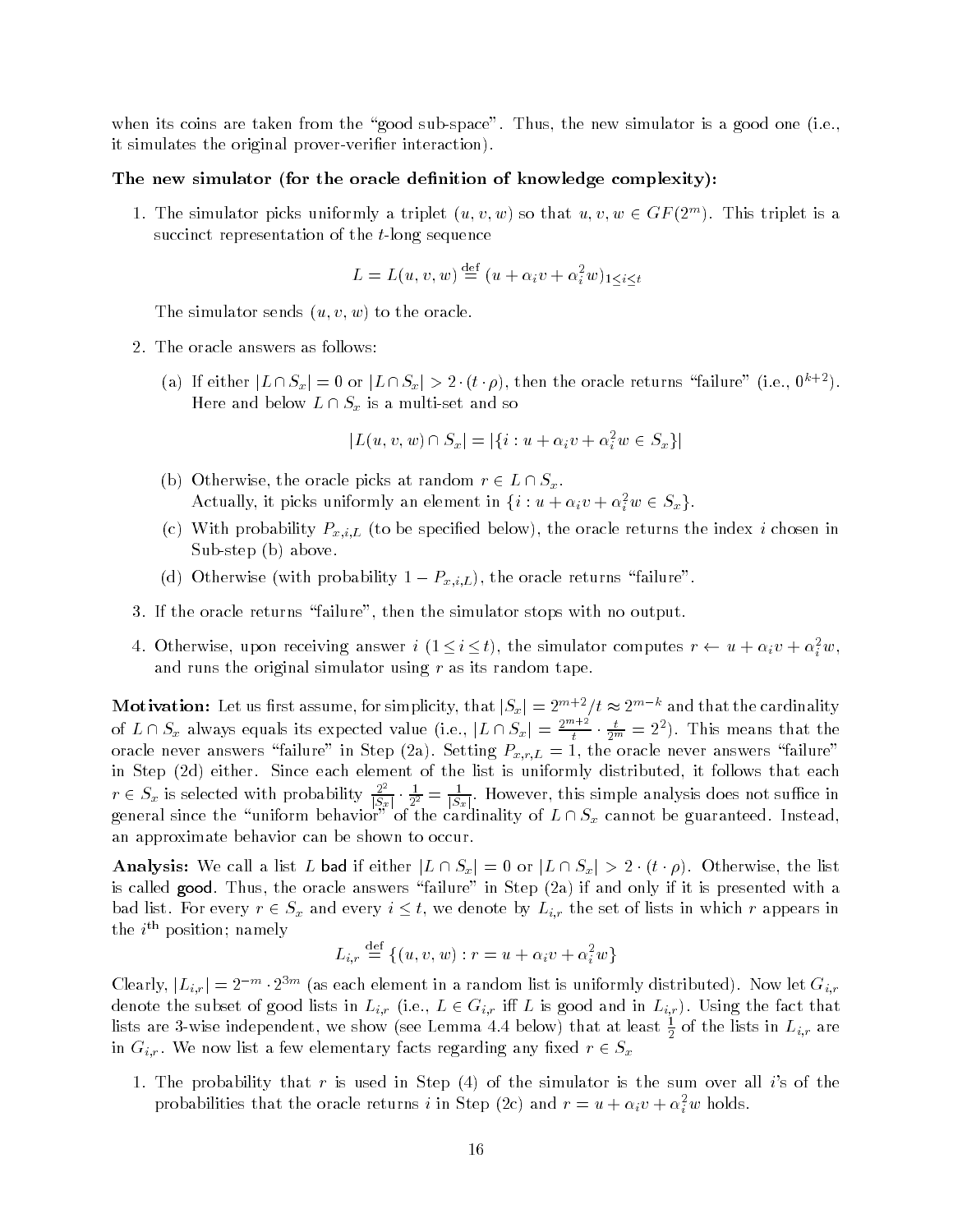2. The probability that the oracle returns  $\imath$  and  $r = u + \alpha_i v + \alpha_i^\tau w$  holds equals  $p_1 \cdot p_2 \cdot p_3,$  where

$$
p_1 \stackrel{\text{def}}{=} \text{Prob}(L \in L_{i,r})
$$
  
\n
$$
p_2 \stackrel{\text{def}}{=} \text{Prob}(L \in G_{i,r} | L \in L_{i,r})
$$
  
\n
$$
p_3 \stackrel{\text{def}}{=} \sum_{L \in G_{i,r}} \frac{1}{|G_{i,r}|} \cdot \left(\frac{1}{|L \cap S_x|} \cdot P_{x,i,L}\right)
$$

where the probabilities plus in the rest two denitions are the constrainty over all possible to choices of L. Recall that  $p_1 = 2^{-m}$  and that (we'll show)  $p_2 > \frac{1}{2}$ .

- 3. Setting  $P_{x,i,L} \stackrel{\text{def}}{=} \frac{|L \cap S_x|}{2t\rho} \cdot q_{i,r}$ , where r is the  $i^{\text{th}}$  element in  $L$  (and  $q_{i,r}$  will be determined next), we get  $p_3=\frac{z_{1i}}{2t\rho}$ . Note that  $q_{i,r}\leq 1$  guarantees that  $P_{x,i,L}\leq 1$  (since  $|L\cap S_x|\leq 2t\rho$ ).
- 4. Knowing that  $p_2 = \frac{|G_{i,r}|}{|L|}$ .  $\frac{d}{|L_{i,r}|} \geq \frac{1}{2}$ , we set  $q_{i,r} \equiv \frac{d}{p_2}$  (w  $p_2$  which guarantees  $p_2$  is not expected by  $\frac{1}{2}$  in  $\frac{1}{2}$  is not expected by  $\frac{1}{2}$  is not expected by  $\frac{1}{2}$  is not expected by  $\frac{1}{2}$  is not expected by  $\frac{1}{2}$  is not expected by  $\frac{1}{2}$  is no that the probability that the oracle returns  $\imath$  and  $r = u + \alpha_i v + \alpha_{\bar{i}} w$  holds equals

$$
2^{-m} \cdot p_2 \cdot \frac{q_{i,r}}{2t\rho} = 2^{-m} \cdot \frac{1/2}{2t\rho}
$$

Consequently the probability that r is used in Step of the simulator equals

$$
t \cdot \left(2^{-m} \cdot \frac{1/2}{2t\rho}\right) = \frac{1}{4} \cdot \frac{1}{2^m \rho}
$$

$$
= \frac{1}{4} \cdot \frac{1}{|S_x|}
$$

This means that with probability  $1/4$  our simulator produces an output and that this output is produced by invoking the original simulator using a coin sequence uniformly chosen in  $S_x$ .

A few minor things require attention Firstly in the above description we have required the oracle to make random choices, an action which it cannot do. To overcome this problem, we simply let the simulator supply the oracle with extra coin-tosses which the oracle uses for implementing its random choices This works well if it suces to approximate the probabilities in question as is the case when treating *statistical* knowledge-complexity; we'll remark about handling *perfect* knowledge complexity at a later stage). Another minor difficulty is that the simulator described above outputs conversations with probability  $\frac{1}{4}$  (and outputs nothing otherwise). Hence, we only proved  $\textbf{kc}_{oracle}^{++}(II) \leq k c_{Fraction}(II) + 2$ . Yet, using Proposition 2.6,<sup>12</sup> the current proposition follows. We now turn to prove the following

**Lemma 4.4** For every  $i \leq t$  and every  $r \in S_x$ ,

$$
Prob(L \in G_{i,r} | L \in L_{i,r}) \ge \frac{5}{9} - 2^{-k} > \frac{1}{2}
$$

we will ask the oracle to indicate which of three uniformly chosen random tapes (for the  $\frac{1}{4}$ -simulator) is going to produce an output. This requires two additional queries and the probability that none of the three random-tapes produces an output is at most  $(3/4)^\circ \leq \frac{1}{2}$ .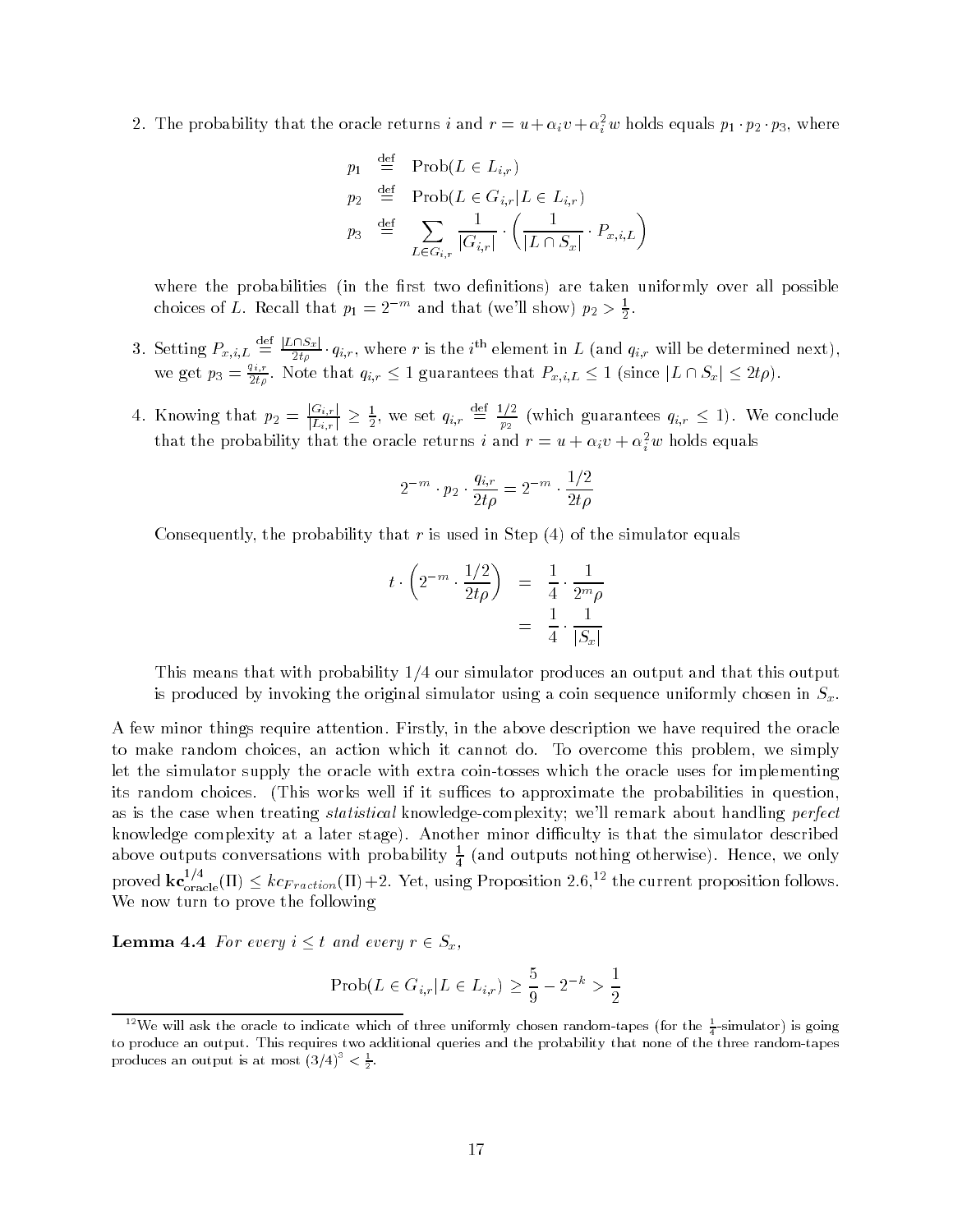**Proof:** Using the hypothesis that the sequence is 3-wise independent, it follows that fixing the  $i^{\ldots}$ element to be r leaves the rest of the sequence pairwise independent and uniformly distributed over  $\{0, 1\}$  ). Assume, without loss of generality, that  $i = t$  and let  $s = t - 1$ . Define random variables  $\zeta_j$  representing whether the  $j$  "element of the (s-long) sequence hits  $S_x$ . Recall,  $\rho=|S_x|/Z^m$  and thus  $\zeta_j = 1$  with probability  $\rho$  and  $\zeta_j = 0$  otherwise. Now, the event that we are interested in is rewritten as  $\sum_{j=1}^{s} \zeta_j > 2t\rho - 1$ , where the  $-1$  is due to the fact that the  $t^{\text{th}}$  element in the  $t$ -long sequence is assumed to be in  $S_x$ . Thus, using Chebyshev's Inequality we get

$$
\begin{array}{rcl}\n\text{Prob}(L \notin G_{i,r} | L \in L_{i,r}) & = & \text{Prob}\left(\sum_{j=1}^{s} \zeta_j > 2t\rho - 1\right) \\
&< & \text{Prob}\left(\left|\sum_{j=1}^{s} \zeta_j - s\rho\right| > s\rho - 1\right) \\
&< & \frac{s \cdot \rho(1-\rho)}{(s\rho - 1)^2}\n\end{array}
$$

Using  $s\rho \geq (2^{k+2}-2) \cdot 2^{-k} = 4-2^{-k+1}$ , the above expression is bounded by  $\frac{4}{9}+2^{-k}$  and the lemma follows follows as  $\alpha$  assumed k  $\alpha$  or  $\alpha$  as  $\alpha$  or  $\alpha$  . The  $\alpha$ 

The proposition now follows for statistical knowledge complexity For the case of perfect knowledge complexity, we are left with one problem; namely, implementing the random choices required of the oracle with *exactly* the prescribed probability. To this end, we slightly modify the procedure as follows. First, we observe that the two random choices required of the oracle can be incorporated into one Indeed an alternative description of the oracles choices is that given a good list L ie  $\vert L \cap S_x \vert \leq z \iota \rho$  which contains  $r \in L \cap S_x$  as its  $i^{\ldots}$  element, the oracle answers  $i$  with probability  $\frac{1}{|L\cap S_x|}\cdot P_{x,i,L} = q_{i,r}\cdot \frac{1}{2t\rho}$ . Replacing  $2t\rho$  by the next power of 2 (i.e.,  $2^{\lceil \log_2 2t\rho \rceil}$ ) maintains the validity of the probability of using reasons in the probability of using reasons in the probability of using r rs while possibly decreasing the probability or output by up to a factor or - (see Fact of the theory) list of elementary facts above). The advantage of this modification is that the oracle can easily mandle probabilities which are of the form  $q/z$  for integers  $q$  and  $i$ . So given a good list  $L$  (i.e.,  $|L \cap S_x| \le 2^{\lceil \log_2 2t\rho \rceil}$ , we can select each index i corresponding to an  $r \in L \cap S_x$  with probability  $2^{-\lceil \log_2 2t \rho \rceil}$ . We are left with the problem of implementing the additional "sieve" corresponding to probability  $q_{i,r}$  which equals  $\frac{1/2}{|G_{i,r}|/|L_{i,r}|} = \frac{|L_{i,r}|}{2|G_{i,r}|}.$  $\frac{1}{2|G_{i,r}|}$ . This probability is not of the admissible form,  $y$ et we observe that the very same probability needs to be implemented for every  $\equiv$   $\in$   $\cup$   $\cup$   $\in$   $\gamma$ instead, we may designate  $\frac{|L_{i,r}|}{2}$  (  $\leq |G_{i,r}|$ ) of the lists in  $G_{i,r}$  and modify the oracle so that it returns the index index index index index index index in  $\mathbb{R}^n$  . These lists To summarize the modied with the modied with the modied with the modied with the modied with the modied with the modied with the modied with the mo oracle procedure for the case of perfect knowledge complexity is as follows

notation: Let  $L = L(u, v, w)$  be the list indicated in the query and  $D \stackrel{\text{def}}{=} 2^{\lceil \log_2(2 \cdot (t \cdot \rho)) \rceil}$ . For every i and r, let  $D_{i,r}$  be an arbitrary subset of  $G_{i,r}$  having cardinality  $\frac{|L_{i,r}|}{2}$ . -

- $\mathcal{N}$  is the oracle returns failure returns failure returns failure returns failure returns failure returns failure
- $\lambda$  is a constructed the oracle uniformly selected  $J$  . For initial in the  $J$  is a factor oracle returns or the oracle returns in "failures"; otherwise,  $i$  is defined as the index in  $L$  of the  $j$  " element in  $L \cap S_x$  and  $r$  is the element itself (i.e.,  $r = u + \alpha_i v + \alpha_{\bar{i}} w$ ).
- (c') If  $L \in D_{i,r}$  then the oracle returns the index *i* chosen above.
- $\sum_{i=1}^n a_i$  is considered in the oracle returns failure returns failure  $\sum_{i=1}^n a_i$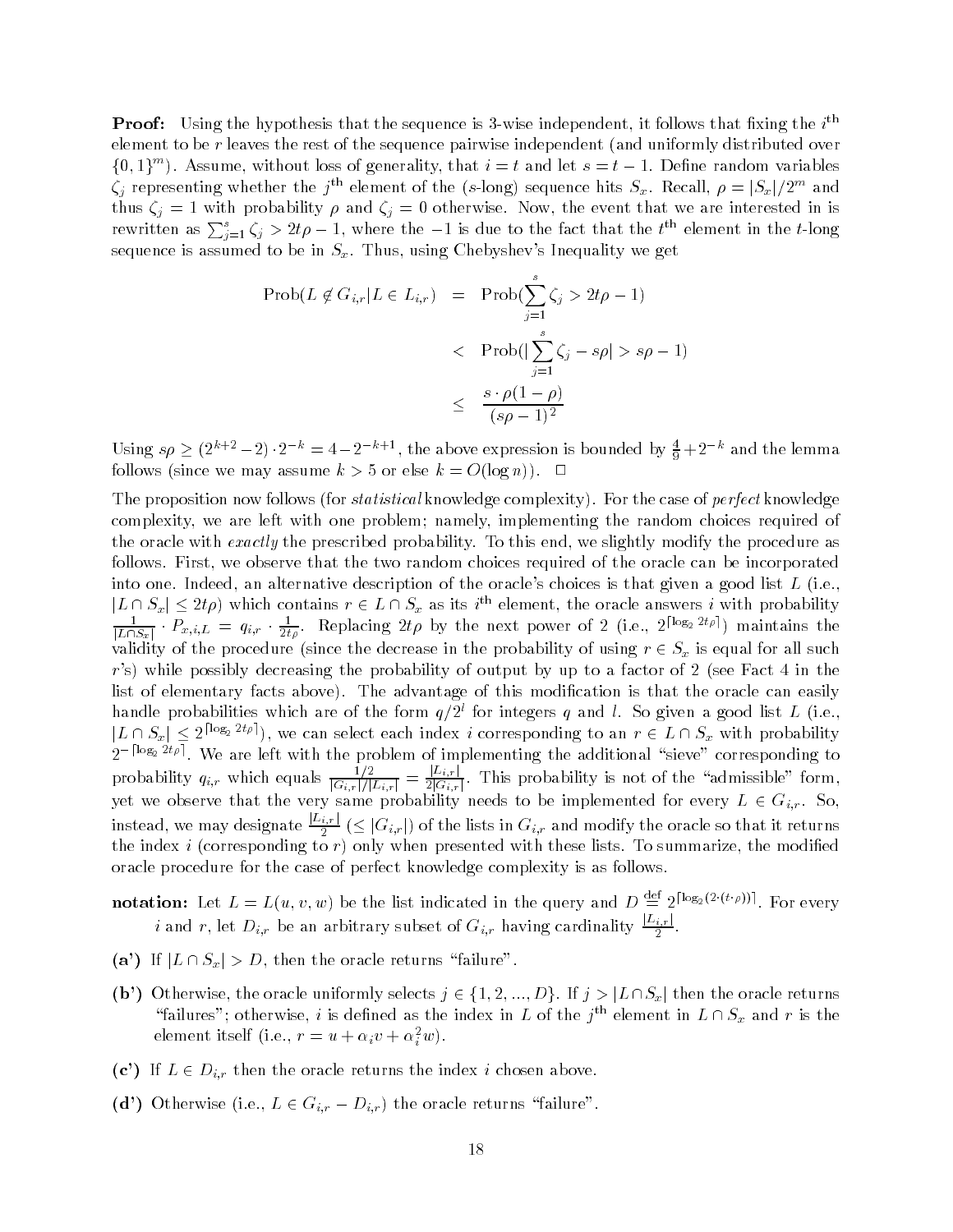Using the modification of the modification produces and the modification produces at least  $\pi_i$  using the state output distribution is identical to the output distribution of the original simulator when run on a random tape uniformly selected in  $S_x$ ). Using Proposition 2.6,<sup>13</sup> the current proposition follows.  $\Box$ 

**Remark 4.5** Our original proof of Proposition 4.3 (cf., [14]) used a more complicated construction of a somewhat random is the advantage Furthermore that random is a somewhat random is a somewhat random is a s achieved there  $(i.e., 11)$  is worse.

#### 4.2 The oracle vs. average oracle measure

**Proposition 4.6** For any interactive proof  $H$ ,  $k\mathbf{c}_{oracle}(H) \leq k\mathbf{c}_{oracle}^{'}(H) + 2$ .

simulator we have a simulator polynomial time oracle machine time oracle machine and the simulation of the simu the oracle  $\kappa(|x|)$  times, outputs a conversation with probability at least  $\frac{1}{2},$  and its output distribution is statistically close to  $\Pi$ . We construct a new simulator which chooses random coin-tosses for the original simulator and asks the oracle whether these coins are "good", i.e., whether on this random string the original simulator original simulator and the original original original original original o then nothing). If the oracle says "yes", the original simulator is run on these coin-tosses, and its k jxj queries are answered by the oracle Otherwise the new simulator tries again In order not to allow interests runsing we let the new simulatories make up to papelly college where p is a polynomial cont bounding the length of the conversations in  $\Pi$ . If all tries fail, the new simulator asks the oracle for a conversation. The probability that the new simulator succeeds in each try is at least  $\frac{1}{2},$  and therefore if the simulator were allowed to make innite runs we would have got that the expected that the expected that the expected that the expected that the expected that the expected that the expected that the expected number of additional queries made by the new simulator would have been at most 2. Note that forcing the simulator to stop after p jxj tries and then make additional p jxj queries does not increase the average number of additional queries.  $\Box$ 

in light of the results in Section of the mac possible to Section the opposite measurement for it is not to a even possible to prove that  $k\mathbf{c}_{\text{oracle}}^{-1}(H) \leq k\mathbf{c}_{\text{oracle}}(H) + p(|x|)$  for some polynomial p and all  $H$ 's).

### 4.3 The oracle and the strict oracle versions are close.

Clearly, as stated in Proposition 2.5,  $k\mathbf{c}_{\text{oracle}}^{\text{source}}(H) \geq k\mathbf{c}_{\text{oracle}}^{\text{cr}}(H)$ . Proposition 4.7 gives us a complementary relation

**Proposition 4.7** For any interactive proof  $\Pi$  and any unbounded function  $g : N \rightarrow N$ ,  $\text{kc}_{\text{oracle}}^{\text{surface}}(H) \leq \text{kc}_{\text{oracle}}^{\text{'}'}(H) + \log(\log(|x|)) + g(|x|).$ 

**Proof:** Use Proposition 2.7 with  $\epsilon = \frac{1}{|x|f(|x|)}$ , where  $f(|x|) = \min\{2^{g(|x|)}, |x|\}$ . Note that  $\epsilon$  is a negligible fraction and that Proposition 2.7 holds as long as  $\epsilon > 2^{-poly(|x|)}$ . We get a simulator which does not produce an output with probability at most  $\epsilon$ . We modify this simulator so that it always produces an output Note that since we are using the statistical version of knowledge complexity it doesn't matter what the output is in this case, which happens with a negligible probability).  $\square$ 

In light of the results in Section 5, the above result cannot be improved in general.

 $\degree$  This time we use 7 random-tapes (and (7/8)  $\leq$  1/2) and this requires three additional queries.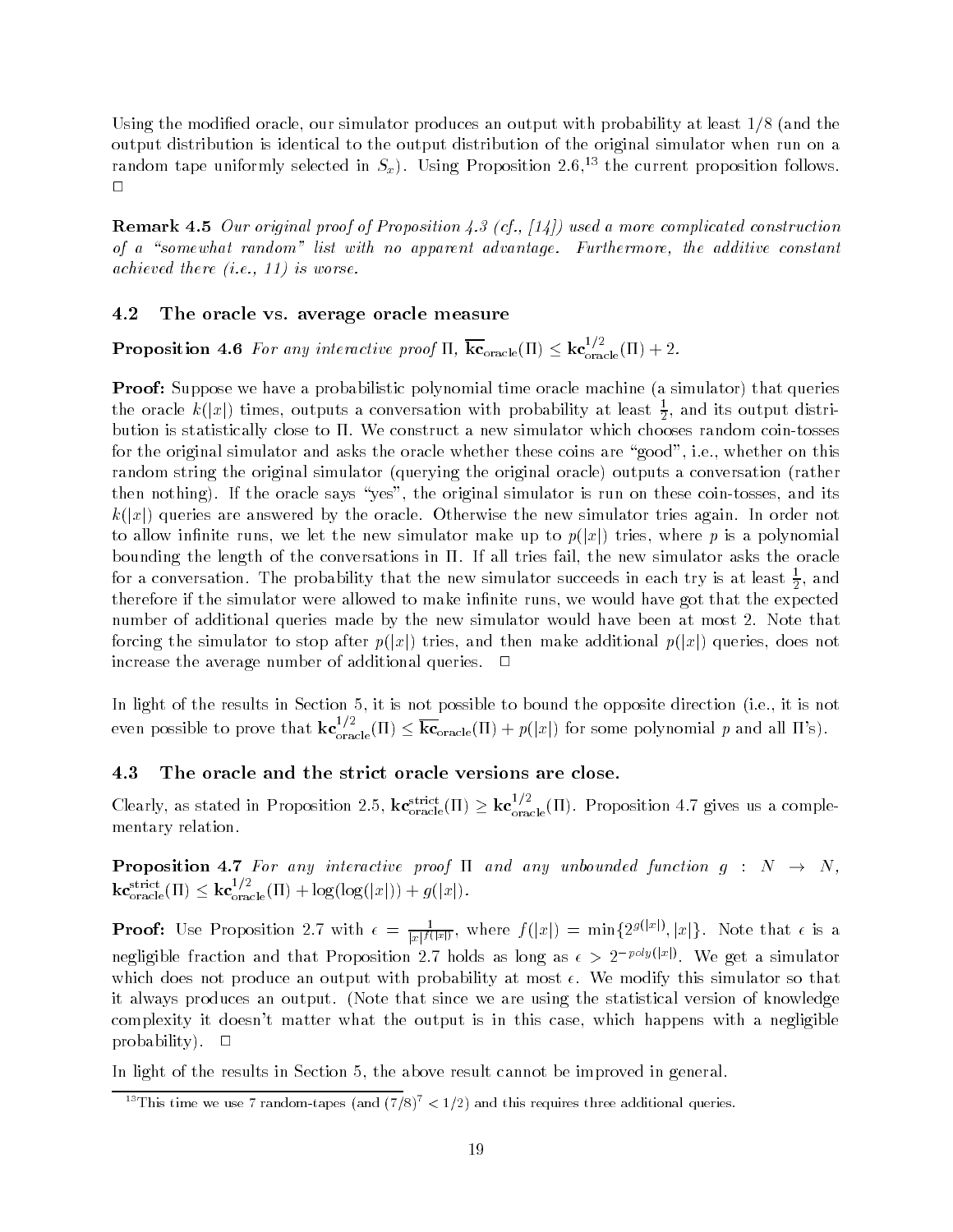# 5 Separation results

In this section we provide separation results for the knowledge complexity of specific protocols. We stress that these results do not necessarily translate to a separation of languages according to their knowledge complexity which would have implied a separation between BPP and PSPACE As mentioned in Subsection 3.4, we consider only knowledge complexity functions which are polynomially bounded. This fact is required in all the proofs of this section.

### 5.1 Strictness of the hierarchies

We first show a separation in each of the knowledge complexity hierarchies. Namely, we show that each of these missions is protocols in stricts.

**Theorem 5.1** Let  $k : N \to N$  be a polynomial time computable function. Then there exists an interactive proof system  $(P, V)$  (for the language  $\{0, 1\}^*$ ) satisfying:

- P V has know ledge complexity at most k jxj in the hint sense and also in al l other senses considered in this paper
- P V has know ledge complexity at least k jxj in the hint sense
- P V has know ledge complexity at least k jxj in the strict oracle sense
- in the complexity at least the oracle sense in the oracle sense in the oracle sense in the oracle sense in the
- For any polynomial p the interactive proof system P V has know ledge complexity greater  $\lim_{n\to\infty}$   $\kappa(|x|)$  -  $\frac{1}{p(|x|)}$  in the fraction sense.
- For any polynomial p the interactive proof system P V has know ledge complexity greater than  $\kappa(|x|) - 2 - \frac{1}{p(|x|)}$  in the average oracle sense.

**Proof of Part 1:** Consider an interactive proof (for the language  $\{0,1\}$  ) in which, on input x the prover sends to the verier a string K x to be specied later Clearly the protocol has knowledge complexity at most k jxj in the hint sense and all other senses for any function  $K: \{0,1\}^* \to \{0,1\}^*$  satisfying  $|K(x)| \leq k(|x|)$ . Hence, Part (1) is satisfied (even for perfect knowledge-complexity).  $\square$ 

over the contract of the parts of  $\mathbb{R}^n$  , the diagonalization technology and  $\mathbb{R}^n$ nique We will show that it is possible to choose that it is possible to choose that all Turing machines fails w to simulate this protocol unless they receive the help that is stated in the theorem ie enough hint bits, enough oracle bits, or the possibility to output a small enough "good" subspace  $S_x$ ). In each part of the theorem there is a lower bound on the help needed to simulate the protocol properly We are going to build a protocol (itself a function frequency all lower all lower bounds from the collection of bound and each possible Turing machine M which may serve as a simulator we select a di-erent input x and set the function K at x such that the machine M on input x does not simulate the transcript AP (will address it gives the aget help as stated in the lower bound Actually this description of adopted in the rest of the proof suites only for foiling perfect simulations (simulations in thus establishing perfect knowledge complexity lower bounds To foil statistically close simulations and establish statistical knowledge complexity lower bounds we need to select a painter in the select as a complex of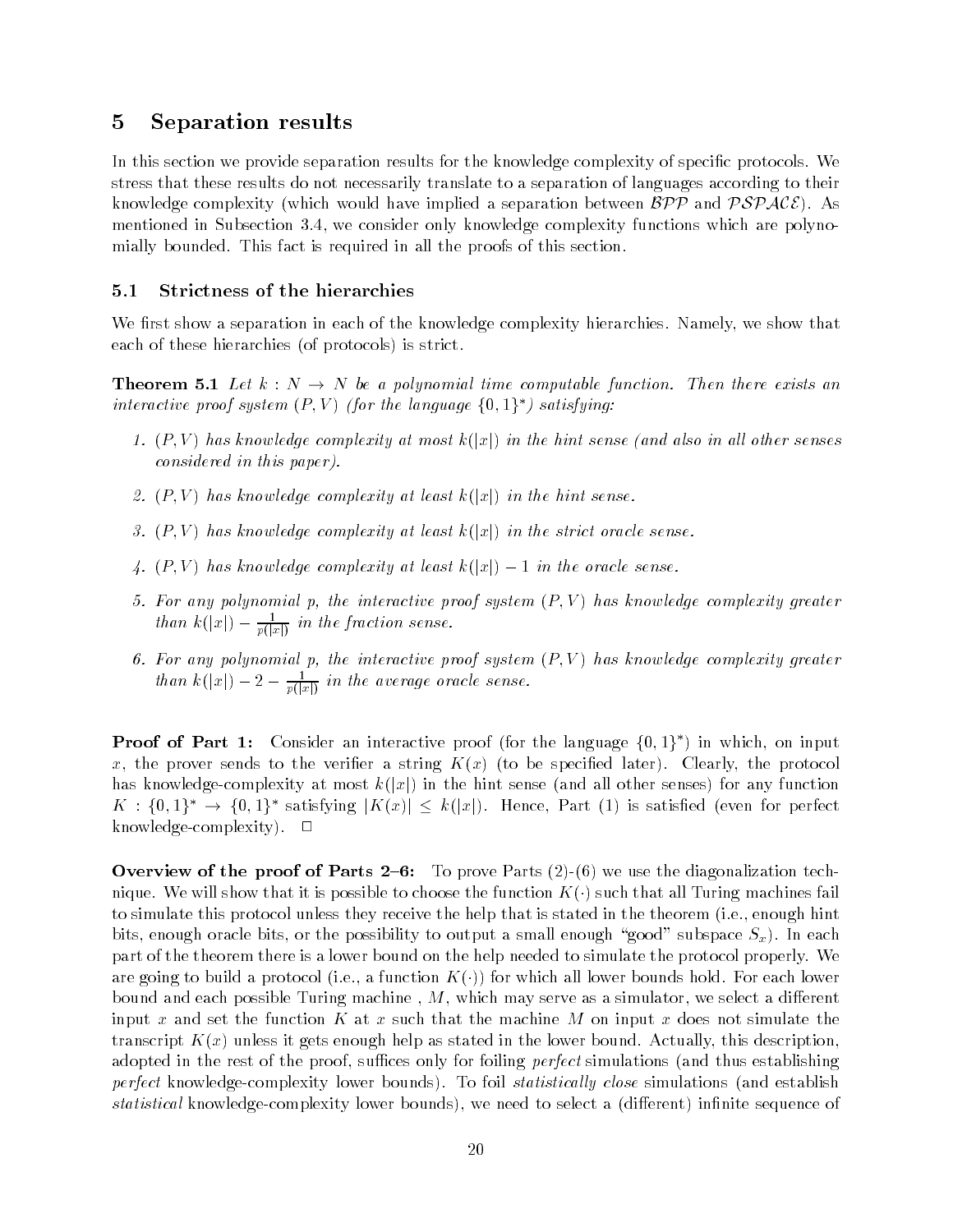inputs per each possible machine since any two nite sequences of random variables may be said to be statistically close

For simplicity, we discuss each lower bound separately, and foil all machines that do not get enough help as stated in the specific lower bound. However, one should keep in mind that we are building a single function K which satisfies all the lower bounds simultaneously.

Our proof proceeds as follows We rst prove Part of the theorem next Part and similarly parts in the finite boundary of  $\mathbb{R}^n$  , we have  $\mathbb{R}^n$  and  $\mathbb{R}^n$ 

Proof of Part Here we show that for an appropriate choice of a function K the above interactive proof has knowledge complexity greater than  $t(|x|) \equiv k(|x|) - \frac{1}{p(|x|)}$  in the fraction sense for any given polynomial p The function K is constructed using the diagonalization technique Consider an enumeration of all probabilistic polynomial time machines. For each machine  $M$ . essel a di-minimation input and consider the output distribution me paper simulates the distribution for the o interactive proof with density  $2^{-t}$ , if it outputs the string  $K(x)$  on input x with probability at least  $\frac{1}{2^{t}(\lceil x \rceil)} \cdot (1-\epsilon),$  where  $\epsilon$  is a negligible fraction. Note that  $\frac{1}{2^{t}(\lceil x \rceil)} \cdot (1-\epsilon) > \frac{1}{2^{k}(\lceil x \rceil)}$  since  $\epsilon$  is smaller than any polynomial fraction By a pigeon hole argument there is a string y of length k jxj that appears in M(x) with probability at most  $\frac{1}{2k(x+1)}$ , and setting  $K(x) = y$  foils the simulation of M on  $x$   $\cdot$   $\cdot$  Part (b) follows.  $\Box$ 

, prose to part all oracle machines that is the machinest more than that never as the control of  $\mathbb{P}^1$ questions and must produce an output with probability at least We consider an enumeration of all probabilistic polynomial time oracle machines and select a di-erent input x for each machine M. As a mental experiment, consider the output distribution of machine M on input x and access to a random oracle  $\alpha$  argument that argument there is a string y of length kinetic variable  $\alpha$ appears in this distribution with probability less or equal to  $2^{-k(|x|)}$ . We show that for any specific oracle  $\alpha$ , the probability that this string y appears in the output distribution of machine M on input x and access to the oracle  $\alpha$  is  $\frac{1}{4}$  at the most. Let  $k \, = \, k(|x|)$  and let  $m \, = \, m(|x|)$  be a  $\mathbf{M}$  and the running time of machine  $\mathbf{M}$  on the number of machine a bound on the number of machine number of  $\mathbf{M}$ Its coin-tosses). Denote by  $r \in \{0,1\}^{\infty}$  the coin-tosses of machine M, and by  $A(x,r,\alpha)$  the  $\kappa = z$ answers that oracle  $\mathbf r$  is an oracle  $\mathbf r$  and  $\mathbf r$  and  $\mathbf r$  and  $\mathbf r$  and  $\mathbf r$  and  $\mathbf r$  and  $\mathbf r$  and  $\mathbf r$  and  $\mathbf r$  and  $\mathbf r$  and  $\mathbf r$  and  $\mathbf r$  and  $\mathbf r$  and  $\mathbf r$  and  $\mathbf r$  and  $\mathbf r$  and  $\mathbf r$ completely determine the behavior of machine M. Also note that the random oracle  $\alpha$  is chosen independently of r. Let us denote the output of machine M on input x, random string r and access to oracle  $\alpha$  by  $M_r$  (x). The probability that the string y appears in the output distribution of machine M with a species to a species to a species of the species of the species of the species of the species

$$
\begin{array}{rcl}\n\text{Prob}_r(M_r^{\alpha_0}(x) = y) & = & \text{Prob}_{r,\alpha}(M_r^{\alpha}(x) = y | A(x, r, \alpha) = A(x, r, \alpha_0)) \\
& \leq & \frac{\text{Prob}_{r,\alpha}(M_r^{\alpha}(x) = y)}{\text{Prob}_{r,\alpha}(A(x, r, \alpha) = A(x, r, \alpha_0))}\n\end{array}
$$

The numerator is at most  $2^{-k}$  by the selection of y. We show now that the denominator is equal to  $\frac{1}{2^{k-2}}$ .

$$
p \stackrel{\text{def}}{=} \text{Prob}_{r,\alpha}(A(x,r,\alpha)) = A(x,r,\alpha_0) = \frac{1}{2^m} \sum_{r \in \{0,1\}^m} \text{Prob}_{\alpha}(A(x,r,\alpha)) = A(x,r,\alpha_0)
$$

<sup>&</sup>lt;sup>14</sup>Note that we did not use the fact that M is a polynomial time machine. It is indeed true that we can set the function K such that this protocol cannot be simulated with density 2  $\sim$  even by a (non-restricted) Turing machine. A similar observation is valid for all the lower bounds in this theorem.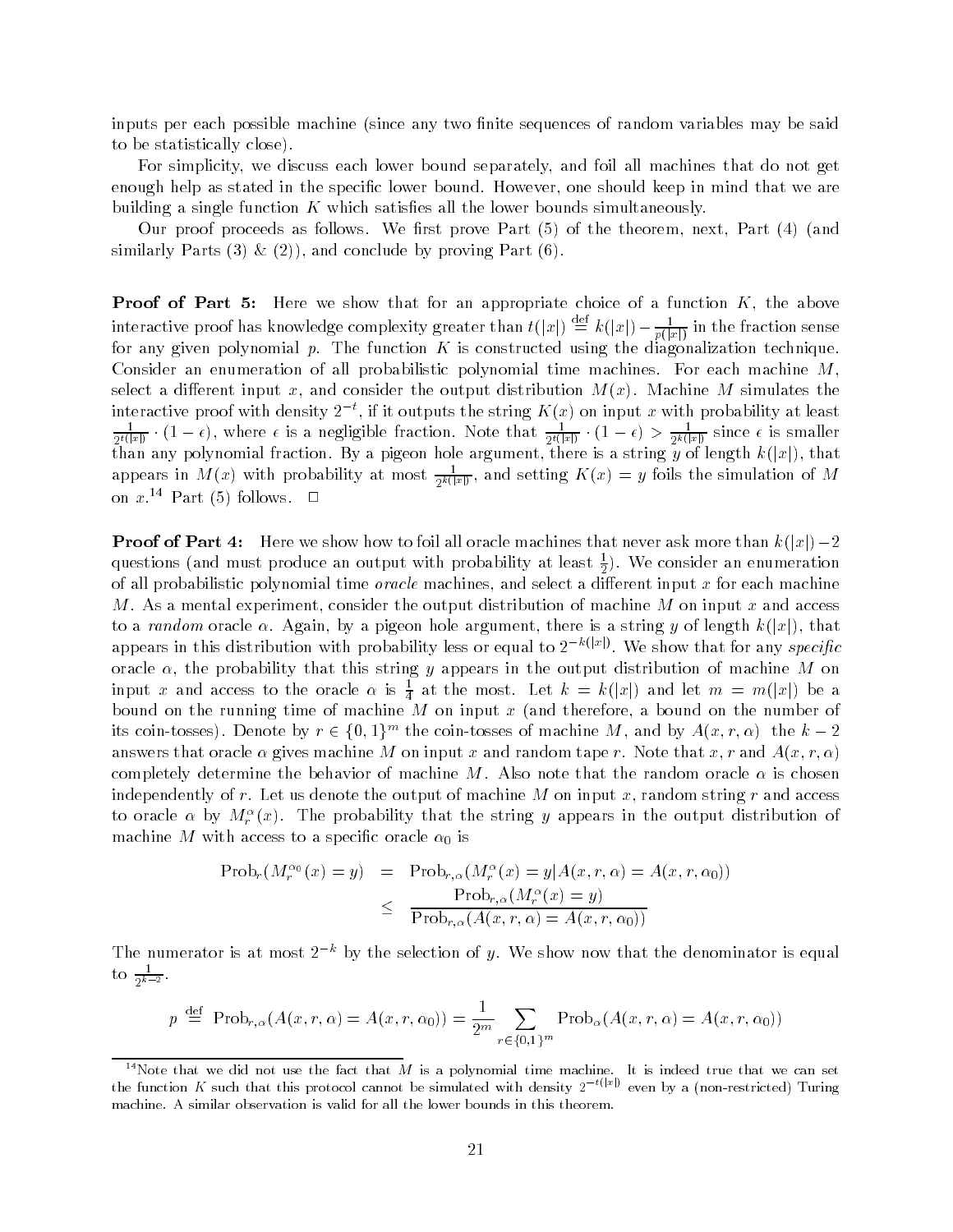Since r and x are xed inside the summation a random choice of k -  oracle answers agrees with the answers of the specific oracle  $\alpha_0$  with probability  $\frac{1}{2k-2}$  and we get:

$$
p = \frac{1}{2^m} \sum_{r \in \{0,1\}^m} \frac{1}{2^{k-2}} = \frac{1}{2^{k-2}}
$$

Thus, for any specific oracle  $\alpha_0$ , the string y appears in the output distribution of  $M^{-\sigma}(x)$  with probability  $\frac{1}{4}$  at the most. Selecting  $K\left( x\right) =y,$  makes  $M$  fail with probability  $\frac{2}{4}$  (no matter what orwere no semplated part is well professed.

Proof of Parts and - The bound for the strict oracle version ie Part is proven similarly recall that a strict oracle machine must always produce an output and implies in turn the bound for the hint version ie Part 

**Proof of Part 6:** Here we show how to foll all oracle machines which make at most  $k(|x|) - 2 - \frac{1}{p(|x|)}$ queries on the average, for any polynomial  $p$ . Again, consider an enumeration of all probabilistic polynomial time oracle machines and select a dimensional map at a di-war formation of the control of  $\{u\}$ and property and put in the representation variable that represents the multiple that  $\eta$  and the number of  $\eta$ makes on input x and oracle  $\alpha$ . To show that  $E(\mu_\alpha)$  is "big", (i.e., bigger then  $\kappa - z - \frac{1}{\pi}$ ), we will p  $\limsup$  show that if  $M^-(x)$  simulates the protocol then:

(1) For all  $\log(k \cdot p) \leq i < k$ ,  $\text{Prob}(\mu_{\alpha} < k - i) < \frac{1}{k \cdot p}$ 

and

(2) For all 
$$
0 \leq i < \log(k \cdot p)
$$
,  $\text{Prob}(\mu_{\alpha} < k - i) < 2^{-i}$ .

Finally, we will show that these two properties of  $\mu_\alpha$  imply  $E(\mu_\alpha) > k - 2 - \frac{1}{p}$ .

we begin by showing Property (E) contradiction that the contradiction that the exists and there exists that log(k  $\cdot p$ )  $\leq$   $i < k$  and Prob( $\mu_{\alpha} < \kappa - i$ )  $\geq \frac{1}{k \cdot p}$ . Consider the behavior of M after making  $\kappa - i - 1$ queries to the oracle in machine may may either query more or half or half or half or half without making further queries. By hypothesis, the later happens with probability at least  $\overline{k,p}$  . We use this polynomial fraction of the output distribution to foil the simulation; namely, we show that for an appropriately chosen K x half of this polynomial fraction of the output distribution is di-erent from K x no matter what the oracle set is Again consider the output distribution of M on input x and access to a *random* oracle  $\alpha'$ . By the pigeon hole principle, there is a string y of length k, that appears in this distribution with probability less or equal to  $2^{-k}$ . Again, a random choice of  $k-i-1$ answers agrees with the answers of any specific oracle set  $\alpha$  with probability  $\frac{1}{2^{k-i}-1}$ . Therefore, for any specific oracle  $\alpha$ , the string y appears in the output distribution of  $M^{\alpha}(\tilde{x})$  $x_1, y_1, y_2, \ldots, y_n$  is a single supplied in the experimental term (a) with probability that  $x_1, y_2, \ldots, y_n$  and  $y_1, y_2, \ldots, y_n$  $M^{\alpha}(x)$  does not output  $K(x)$  is at least  $\frac{1}{k \cdot p} - 2^{-i-1} \ge \frac{1}{k \cdot p} - \frac{1}{2 \cdot k \cdot p} > \frac{1}{n^{O(1)}}$ , which implies that M fails to simulate on x To summarize if M simulates the transcript of the protocol properly Property must hold A similar argument for  $\mu$  in the canonical choose K  $\mu$  so  $\mu$  so  $\mu$ that M fails to simulate on input x with probability at least  $2^{-i} - 2^{-i-1} = 2^{-i-1} > \frac{1}{2 \cdot k \cdot p} \ge \frac{1}{n^{O(1)}}$ . Namely, Property  $(2)$  noids also for any candidate simulator.  $\tilde{\ }$ 

<sup>&</sup>lt;sup>15</sup>Note that the partition of the possible *i*'s into two cases is needed in order to argue (by way of contradiction) that Prob( $\mu_{\alpha} < k - i$ )  $-2$  is a polynomial fraction of the output distribution.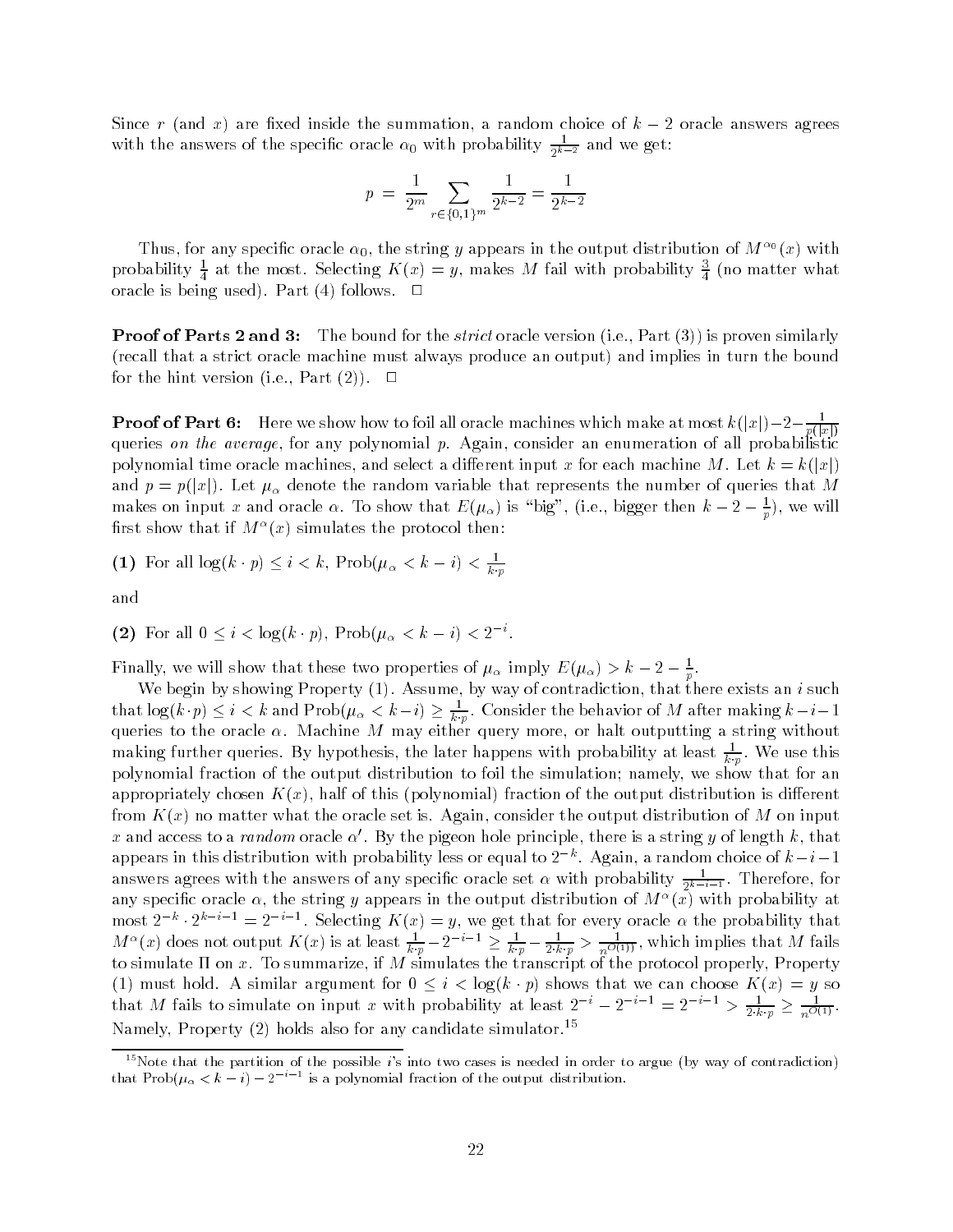Using and  we get

$$
E(\mu_{\alpha}) \geq k - \sum_{i=1}^{k} \text{Prob}(\mu_{\alpha} = k - i) \cdot i
$$
  

$$
= k - \sum_{i=0}^{k-1} \text{Prob}(\mu_{\alpha} \leq k - i)
$$
  

$$
> k - \sum_{i=0}^{\log(k \cdot p) - 1} 2^{-i} - \sum_{i=\log(k \cdot p)}^{k-1} \frac{1}{k \cdot p}
$$
  

$$
> k - 2 - \frac{1}{p}
$$

Part follows

#### 5.2 Gaps between the measures

In this subsection we present protocols which demonstrate the di-erence between the various measures. Specifically, we investigate the gap between the oracle and the average oracle measures. between the hint and the strict oracle measures and between the oracle and the strict oracle measures. Finally, we consider the variant of the oracle definition in which the simulator is required to produce an output with probability at least  $\delta$  for some  $0 < \delta < 1$  which is not necessarily 1/2. This variant was related to the oracle measure in Propositions 2.6 and 2.7. We present protocols which demonstrate that the relationshown in the shown in Propositions in the possition  $\mathcal{C}^{(n)}$ 

Let us begin by showing that the gap between the average oracle and the other oracle versions cannot be bounded, even by a polynomial.

Proposition For every polynomial time computable k jxj and every nonnegligible and polynomial time computable) fraction  $p(|x|)$  (i.e.,  $\exists c > 0$  such that  $p(|x|) > \frac{1}{|x|^c}$ ) there exists an interactive proof system (for  $\{0,1\}^*$ ) satisfying:

- P V has know ledge complexity at most p jxj k jxj in the average Oracle sense
- 2.  $(P, V)$  has knowledge complexity greater than  $k(|x|) 2 \log \frac{1}{p(|x|)}$  in the Oracle sense.

Proof We consider an interactive proof in which on input x with probability p jxj the prover sends K x to the verier and otherwise sends nothing Clearly for jK xj k jxj this inter active prosecutive average most average complexities, at most players in the average oracle or complete the average sense). We now show that for an appropriate choice of  $K$ , the above interactive proof has knowledge complexity greater than  $t(|x|) \equiv k(|x|) - 2 - \log \frac{1}{p(|x|)}$  in the Oracle sense. As in the proof of Theorem 
 we make a mental experiment considering the output of an arbitrary oracle machine . The contract to a random oracle is a random oracle  $\mathcal{M}$  is a known string in the string in the string in satisfying  $\mathrm{Prob}(M^{\alpha}(x) = y) \leq 2^{-k(|x|)}$  (for a random oracle  $\alpha$ ). As each oracle  $\alpha$  has probability  $2^{-t(|x|)}$  to coincide with  $t(|x|)$  random answers, it follows that for any specific oracle set  $\alpha$ , we have

$$
Prob(M^{\alpha}(x) = y) \le 2^{t(|x|)} \cdot 2^{-k(|x|)} = 2^{-2 - \log_2(1/p(|x|))} = \frac{p(|x|)}{4}
$$

On the other hand the protocol P V outputs y with probability at least p jxj Since p jxj is a even allows that the follows that M it follows that M it follows that the produce no output with probability wi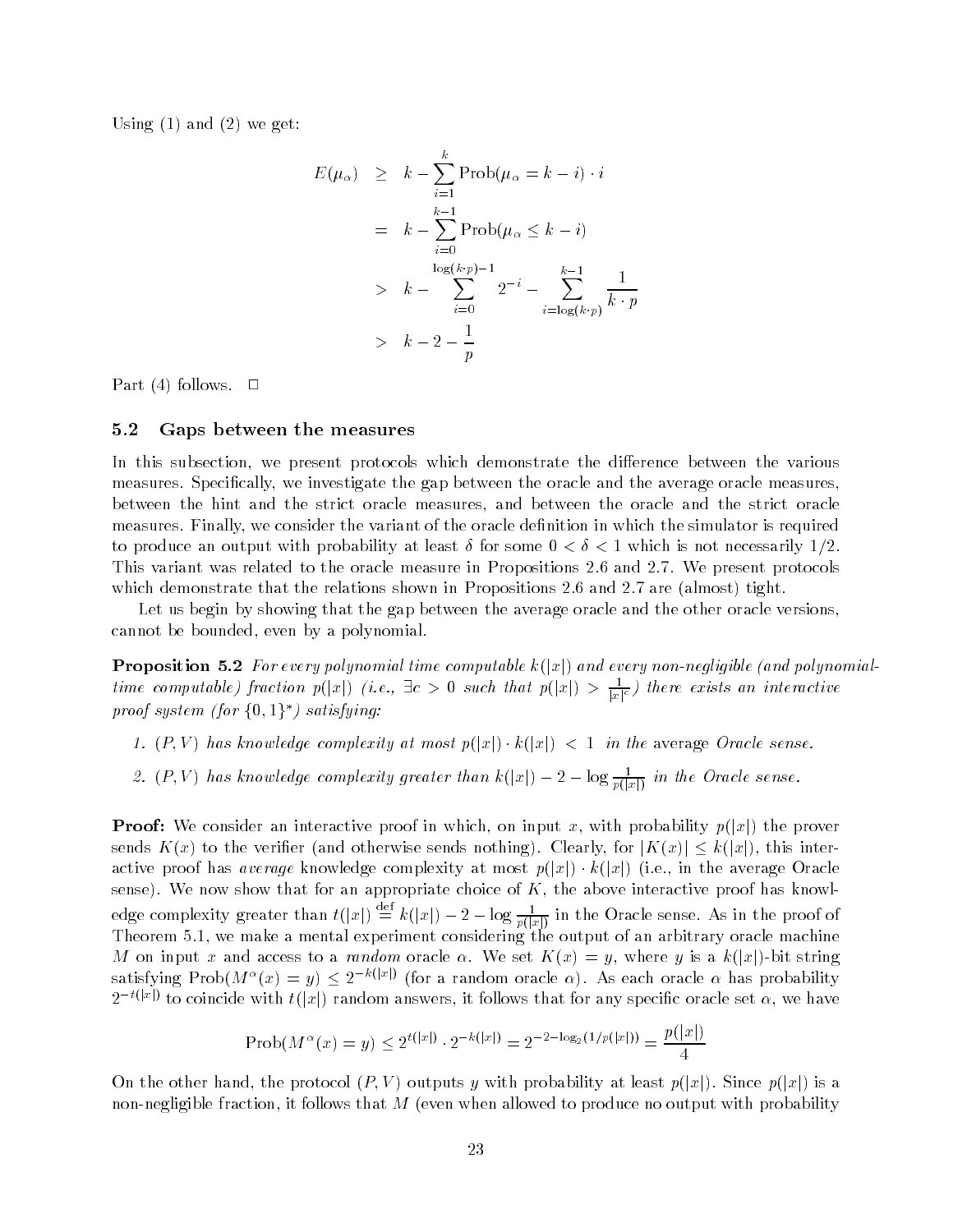fails to simulate the protocol P V no matter which oracle is used to answer Ms queries The proposition follows.  $\Box$ 

Interestingly we can bound the knowledge complexity of the protocol appearing in the above proof by  $k(|x|) + 1 - \log\left(\frac{1}{p(|x|)}\right)$  eve even in the strict oracle measure The simulator for the strict oracle version) guesses the first log  $\frac{}{p(x)}$  bits of  $K(x)$  and sends them to the oracle, which replies whether this guess is correct or not. In case it is not, the simulator outputs nothing. Otherwise, it queries the oracle for the remaining  $k(|x|) - \log \frac{1}{p(|x|)}$  bits of  $K(x)$ . Thus, the simulator makes at most  $k(|x|) - \log\left(\frac{1}{p(|x|)}\right) + 1$  $j$  as it should be a single K with probability point  $\mathcal{N}$  as it should be a single point of  $\mathcal{N}$  as it should be a single point of  $\mathcal{N}$  and  $\mathcal{N}$  as it should be a single point of  $\mathcal{N}$  and  $\mathcal{N}$  and

The following proposition shows a huge gap between the hint version and the strict oracle version of knowledge complexity

Proposition - There exists an interactive proof that has knowledge complexity in the strict Oracle sense yet for any polynomial p it holds that kchint - p jxj

**Proof:** The protocol  $\Pi$  is the following:  $V$  sends a random string  $r$  in  $\{0,1\}^{|x|}$  to  $P$ , which responds  $\mathbf{A}$  and a single bit K this protocol yields one bit of knowledge in the strict one bit of knowledge in the strict one bit of knowledge in the strict one bit of knowledge in the strict one bit of knowledge in the stri oracle sense Let  $\mathbf{L}$  we build a function  $\mathbf{L}$  and  $\mathbf{L}$  that any probabilistic polynomial time  $\mathbf{L}$ machine that uses a hint of length less than  $t(n) \equiv \frac{1}{10} \cdot 2^n$  fails to simulate II. We consider an enumeration of all probabilistic polynomial time hint machines and for each machine M we select a di-erent input x on which M fails to simulate Let us consider the distributions M x h for an possible nints  $h \in \{0,1\}^{s \times n}$ . For each  $h \in \{0,1\}^{s \times n}$ , denne a function  $f^{\vee n} : \{0,1\}^{s} \to \{0,1\}$  so that  $f^{(n)}(r) = \sigma$  in Prob(M $(x, n) = (r, \sigma)$ ) > Prob(M $(x, n) = (r, \sigma)$ ) (set  $\sigma = 0$  if the probabilities are equal). Clearly,  $M(x, n)$  does not simulate the protocol properly if  $f^{(n)}(\cdot)$  is not close to  $K(x, \cdot)$ . We show that there is a function that is not close to any  $f^{(h)}$   $(h \in \{0, 1\}^{t(|x|)})$ , and thus, by selecting this function for K x we foil the simulation of M on x no matter which h is used as a hint). We say that a function f is close to a function g if they disagree on less than  $\frac{1}{6}$  of 6 - T their possible inputs. Using this notation, if  $f^{(n)}(\cdot)$  is not close to  $K(x, \cdot)$  then for at least  $\frac{1}{6}$  of the  $r \in \{0,1\}^{\sim}$  it holds that

$$
\text{Prob}\left(\ M(x,h) \neq \ (r,K(x,r)) \ | \ M(x,h)=(r,\cdot) \ \right) \ \geq \frac{1}{2}
$$

r for a uniformly selected results in the statistical distribution of the statistical distribution of the statistic between the distributions  $M(x, h)$  and  $(P, V)(x)$  is at least  $\frac{2}{12}$ . Thus, M does not simulate  $(P, V)$ with higher and higher the contract of the contract of the contract of the contract of the contract of the contract of the contract of the contract of the contract of the contract of the contract of the contract of the con

We use a counting argument to show that there exists a function  $K(x, \cdot): \{0, 1\} \longrightarrow \{0, 1\}$ which is not close to any of the possible  $I^{\vee\vee}$  s. The number of possible  $I^{\vee\vee}$  is a  $2^{\vee\vee\vee}$  (this is the number of possible  $h$  s), and the number of functions that agree with a specific  $f^{(n)}$  on at least  $\frac{2}{6}$  of the r's is bounded by  $l(n) \equiv 1$ ,  $\sum_{n=1}^{\infty}$  $\left(2^n\right)$ 2 T  $\sim$   $\sim$  $\mathbf{v}$  and  $\mathbf{v}$  and  $\mathbf{v}$  and  $\mathbf{v}$  $\frac{2^{n}}{6}$ . Therefore, the total number of functions that are close to  $f^{(n)}$  for some  $h \in \{0,1\}^{\tau(n)}$  is less than  $l(n) \cdot 2^{\tau(n)} < 2^{2^n}$ , and we can select a function  $K(x, \cdot)$  to foil the simulation of M on  $x$ .  $\Box$ 

It was asserted in Proposition 4.7 that for any interactive proof  $\Pi$ , and any unbounded  $q : N \to$  $N,$   $k$ **c** $\text{c}_{\text{pracle}}^{s}$ (11)  $\leq k$ **c** $\text{c}_{\text{pracle}}^{s}$ (II)  $+$  log(log(|x|))  $+$  g(|x|). The following proposition shows that we can not do better in general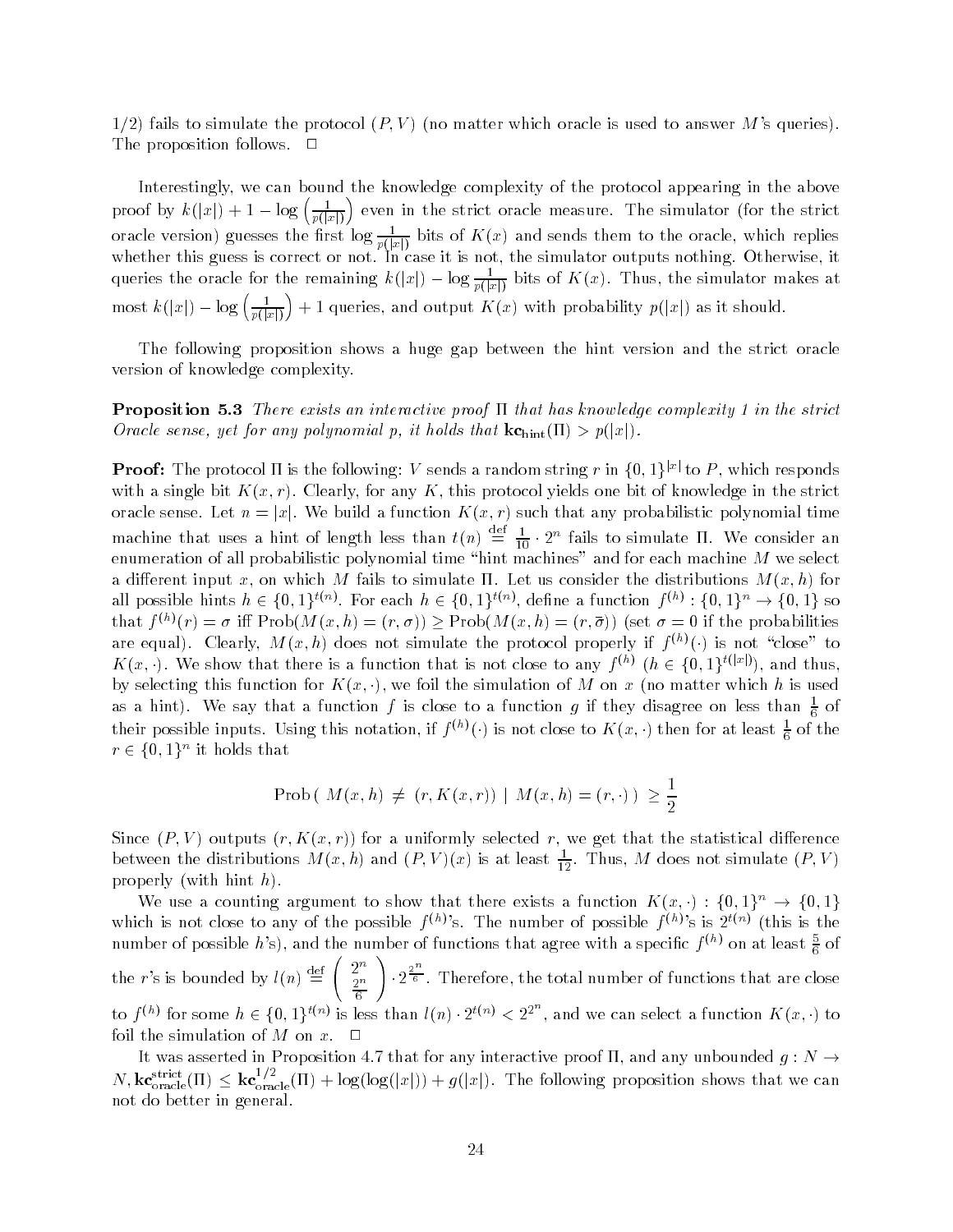**Proposition 5.4** For every polynomial time computable function  $k : N \to N$  and for any constant  $c > 0$ , there exists an interactive proof II such that:  $k\mathbf{c}_{\text{oracle}}^{s}(\Pi) = k(|x|) + 1$  and  $k\mathbf{c}_{\text{oracle}}^{s}(\Pi) \ge$ k jxj log log jxj c

**Proof:** Suppose, first, that  $k(|x|) = 0$ . Let  $S_x \subseteq \{0,1\}^{|x|}$  be a set of cardinality  $\frac{1}{2} \cdot 2^{|x|}$ . Consider a protocol in which the proven proved  $\mathcal{Y}$  and  $\mathcal{Y}$  and oracle oracle oracle oracle oracle oracle oracle oracle oracle oracle oracle oracle oracle oracle oracle oracle oracle oracle oracle oracle oracle oracle oracl type can choose a string uniformly in  $\{0,1\}^{|x|}$ , and ask the oracle whether  $y \in S_x$ . Thus, for any  $S_x,$  the simulator outputs a conversation of the right distribution with probability  $\frac{1}{2}.$  We use again the diagonalization technique, and show that for each strict oracle simulator  $M$ , which makes at most logical formulate to the oracle to the oracle the oracle the oracle that  $\eta$  is such that  $\eta$  is such that  $\eta$  $x \mapsto \alpha$  properly In particular we show that even if  $\alpha$  is uniformly chosen among the subsets of  $\alpha$  $\{0,1\}^{|x|}$  which have cardinality  $\frac{1}{2} \cdot 2^{|x|}$ , the probability that M does not output an element of  $S_x$  is non negligible no matter which oracle is used to answer Ms queries Thus there exist such an  $S_x$  which  $M$  fails to simulate. As before, we denote by  $M_r^-(x)$  the output of  $M$  on input  $x$ , coin tosses r and oracle  $\alpha$ . First, we show that for a randomly chosen set  $S_x$  and any fixed random string r, the probability that M does not output an element of  $S_x$  is non-negligible no matter what the oracle answers are. It follows that the probability that M does not output an element of  $S_x$ , when  $S_x$  is random as before, is non-negligible also when the string r is uniformly chosen.

First, note that (for a fixed  $r$ ) the set  $\{M_r^-(x)\}_\alpha$  contains only  $O(\log(|x|)$  different strings. This follows from the behavior of Mr is completely determined by the log  $j$  completely determined by the log  $j$ which it grade from the oracle and there are only O jargjacity possible are only only as well as a second Therefore, the probability that all the strings in  $\{M_r(\mathcal{X})\}_\alpha$  are not in  $S_x$  (for a randomly chosen  $S_x$ ) is at least  $\left(\frac{1}{2}\right)^{O(\log(\vert x \vert))} = \frac{1}{\vert x \vert^{O(1)}}$ . In other words,  $\sqrt{O(\log(|x|))}$  $\psi=\frac{1}{|x|^{O(1)}}.$  In other words, the probability that machine M does not output an element of Sx is greater than a polynomial fraction Since the argument holds for any r it certainly holds for a random r leading to the conclusion that for any oracle and a random  $S_x$ ) the probability that M does not output an element in  $S_x$  is greater than a polynomial fraction. Thus, there exists such  $S_x$ , and we can use it to foil M on x.

To extend the proof for any polynomial computable function k jxj we compose sequentially the above protocol with the protocol used in the proof of Theorem 5.1. It seems intuitively clear that this composition yields the desired assertion and this intuition is indeed valid. A complete proof has to combine both proofs into a single diagonalization argument The straightforward de tails are omitted.  $\Box$ 

Propositions 2.6 and 2.7 state the relations between the oracle measure, and the measures we  $t$  by changing the constant on the probability that the probability that the probability that the simulator produces  $t$ an output) to any constant  $0 < \delta < 1$ . The following propositions show that we cannot get tighter relations in general

Proposition For any polynomial computable function k N N and for each constant  $\epsilon < \frac{1}{2}$ , there exists a protocol  $\Pi_{\epsilon}$  such that  $\mathbf{kc}_{\text{oracle}}^{1/2}(\Pi_{\epsilon}) = k(|x|) + 1$  and  $\mathbf{kc}_{\text{oracle}}^{1-\epsilon}(\Pi_{\epsilon}) \geq k(|x|) + 1$  $\log(\log(\frac{1}{\epsilon}))+6$  $\sim$   $\sim$   $\sim$   $\sim$   $\sim$   $\sim$ 

Proof By the same construction as in the previous proof

**Proposition 5.6** For every interactive proof  $\Pi$ , and every  $0 < \epsilon < \frac{1}{2}$ ,  $k\mathbf{c}_{\text{oracle}}(H) \leq 1 + \max\{k\mathbf{c}_{\text{oracle}}^{2}(H) - k\}$  $\lfloor \log \left( \frac{1}{2\epsilon} \right) \rfloor$ , 0 care computable for the properties time computable function function  $\alpha$  . The matrice  $\alpha$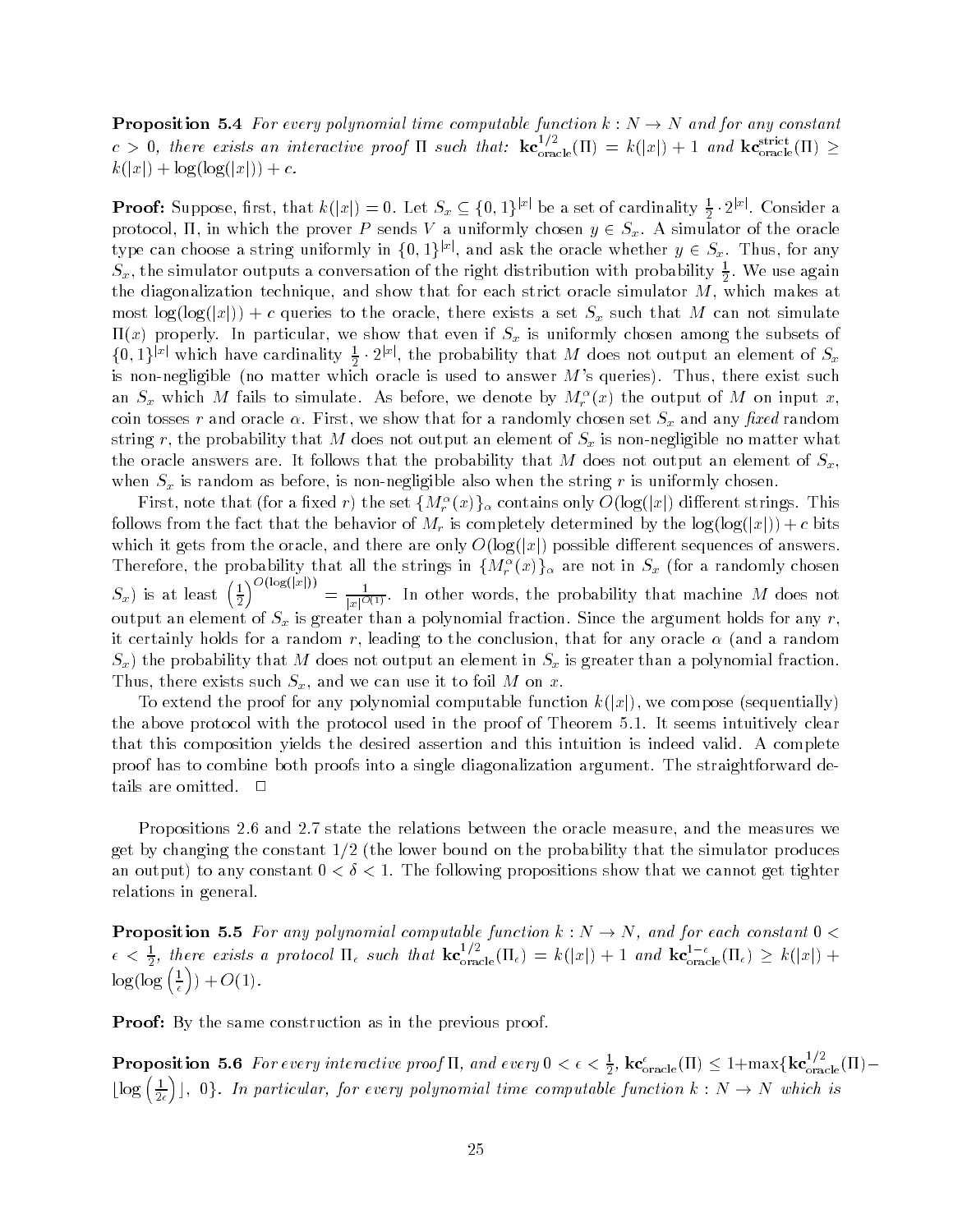bounded by some fixed polynomial, there exists an interactive proof  $\Pi$  such that  $\kappa c_{\mathrm{oracle}}(\Pi) = \kappa(|x|)$ and  $\operatorname{kc}_{\text{oracle}}^{1/2}(\Pi) \ge k(|x|) + \log \left(\frac{1}{2\epsilon}\right) - 2$ 

**Proof:** Guess a random string for the original simulator (for the oracle<sup>-)</sup> = version), and guess the first  $\lfloor \log \left( \frac{1}{2 \epsilon} \right) \rfloor$  an <sup>c</sup> answers of the oracle Query the oracle whether this prex of the oracle answers is correct for the chosen random string and whether the simulator produces an output on this random string. If so, let the original simulator run (sparing the first  $\lfloor \log\left(\frac{1}{2\epsilon}\right)\rfloor$  qu c queries of the contract of the contract of the contract of the contract of the contract of the contract of the contract of the contract of the contract of the contract of the contract of the contract of the contract of t with no output. With probability at least  $\frac{1}{6}$ , the original simulator produces an output on the random tape chosen. Independently, the new simulator correctly guesses the first  $\left|\log\left(\frac{1}{2\epsilon}\right)\right|$  ora responses with probability at least  $2\epsilon$ . Thus, the probability that the new simulator produces an output is at least  $\frac{1}{6} \cdot 2\epsilon = \epsilon$ . -

The existence of the protocol mentioned in the second assertion follows from the strictness of the hierarchy Theorem 
 Namely there exists an interactive proof with knowledge complexity at least  $k(|x|) + \lfloor \log\left(\frac{1}{2\epsilon}\right) \rfloor - 2$  $\lfloor -2 \text{ and at most } k(|x|) + \lfloor \log \left( \frac{1}{2\epsilon} \right) \rfloor - 1$ c - in the oracle sense Thus also the oracle sense Thus also the oracle sense Thus also the oracle sense Th satisfies  $\kappa c_{\text{oracle}}(H) = \kappa(|x|)$ .  $\Box$ 

### Properties of knowledge complexity of languages in the hint 6 sense

In this section we investigate the "hint-knowledge complexity" hierarchy of languages and establish in a coamic and we have results and  $\alpha$  is a set of  $\alpha$  and  $\alpha$  are completed to  $\alpha$  . The set of  $\alpha$ obtained by extending the result proven for zero-knowledge by Fortnow [10] and Aiello and Håstad [4]. In the sequel, we follow the construction of  $[4]^{16}$ . One doesn't have to master the techniques used in that work in order to understand our proofs. Yet, some properties of these techniques. explicitly stated below, are essential to the validity of our proofs.

The construction in considers the interactive proof P V for L and the simulator M of  $(P, V)$  guaranteed by the hypothesis'. They use the simulator to build a new interactive proof  $(P',V')$  for L which is of constant number of rounds. A simple enhancement in the construction (see [4, 20]) produces also an interactive proof  $(P'', V'')$  for for L the complement of L which also has a constant number of rounds Employing and 
 they get that L and <sup>L</sup> are in AM

We first note that the use of M in these proof systems is limited. The proof considers only the  $f_{M,i}$  is denote that for input  $f_{M,i}$  on input  $\alpha$  and  $r$  and random string random string random string random string random string random string random string random string random string random string random string The simulator is not considered on other inputs  $\mu$  and the algorithm by which  $\int M \mu$  ( ) is computed to is immaterial as long as it runs in polynomial time in  $|x|$ .

By the definition of the simulator  $M$ , there is no restriction on its behavior when the input  $x$ is not in Letting the  $\mathcal{E}$  for  $\mathcal{E}$  and  $\mathcal{E}$  and  $\mathcal{E}$  and  $\mathcal{E}$ which is guaranteed by the stated by simulation is that fM  $\eta$  ( ) is that function in polynomial time  $\eta$  in  $|x|$ .

<sup>&</sup>lt;sup>16</sup>The  $AM[2]$  protocol built in [10] for a language L whose complement has a statistical zero-knowledge interactive proof has a ow see Appendix A in for further details However- the basic ideas in  were extended in to construct an  $AM[2]$  protocol for a language L that has a statistical zero-knowledge interactive proof. Furthermore, the additional machinery presented in [4] suffices also for proving Fortnow's result (see [20] details of how to use the machinery of  $[4]$  to prove Fortnow's result).

<sup>&</sup>lt;sup>17</sup>Note that though the zero-knowledge property implies the existence of many simulators (one for each possible  $\alpha$  is the simulator for the simulation for the original interactive proof  $\{x, t, t, t, w\}$  is not cheating.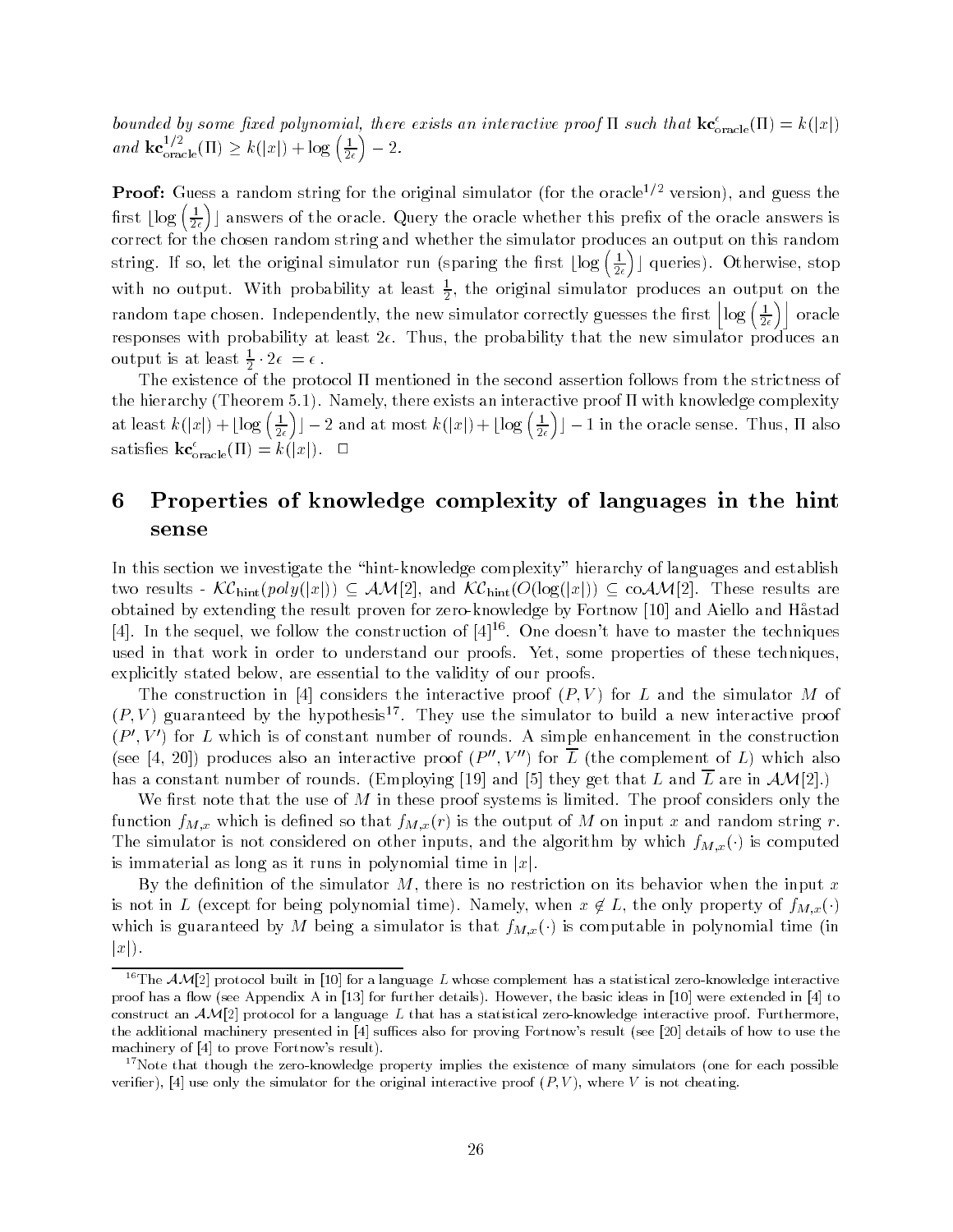Returning to the proof systems in we get that when x L the properties of these proof systems are maintained also in the case that they are given access to any polynomial time in the length of their input  $\alpha$  computation function  $\int \int \int \frac{1}{\sqrt{2\pi}} \, \mathrm{d} x \, \mathrm{d} x \, \mathrm{d} x \, \mathrm{d} x \, \mathrm{d} x \, \mathrm{d} x \, \mathrm{d} x \, \mathrm{d} x$ 

Claim 6.1 Suppose the protocol  $(P', V')$  (resp.  $(P'', V'')$ ) is given access to some arbitrary proba bilistic polynomial time machine M' instead of the simulator M. Then, it still holds that for any  $x \notin L$  the protocol  $(P', V')$  accepts (resp.  $(P'', V'')$  r rejects x with negligible probability as it would have accepted (resp. rejected) with access to the original simulator).

requirement in the protocols require that the original interactive proof (requirement and the protocols) small error probability. This causes no difficulty when using the *honest* verifier in the Hint version. We can run several copies of P V in parallel without increasing the knowledge complexity since all copies of the simulation can use the same hint

**Theorem 6.2** Let L be a language that has an interactive proof with knowledge complexity  $k =$ poly jxj in the Hint sense then L AM

P Proof and the most proof of the simulation of the simulator and the simulation of the simulation of the simulation of the simulation of the simulation of the simulation of the simulation of the simulation of the simulati on the input x and the hint h x produces a conversation If M gets the right hint it produces a good simulation of P V Otherwise nothing is guaranteed about the behavior of M except for polynomial running time

We use the interactive proof  $(P', V')$  for L given by [4] with a preliminary step. In this step, P' sends V' the hint  $h(x)$  associated with the input x. After this step, P' and V' build a machine  $M'(x) \stackrel{\text{def}}{=} M(x, h(x))$  and proceed by running the protocol  $(P', V')$  on the input x using the simulator  $M'.$ 

It is clear that if both prover and verifier act according to the protocol, then completeness is ensured. Claim 6.1 implies the soundness of the protocol. The number of rounds is a constant, and using [5] and [19] we get  $L \in \mathcal{AM}[2]$  as desired.  $\Box$ 

Theorem - Let L be a language that has an interactive proof with know ledge complexity k O log n in the Hint sense then L coAM

**Proof:** Let us define  $2^{k(|x|)}$  new simulators. For each  $\alpha \in \{0,1\}^k$ , let  $M'_{\alpha}(x) \stackrel{\text{det}}{=} M(x,\alpha)$  where M is the hint machine which simulates the original interactive proof  $(P, V)$ . Obviously,  $M'_{k(s)}$  is  $\cdots$ a good simulating machine for  $(P, V)$ . The interactive proof we build runs  $(P'', V'')$ , t the protocol constructed in [4] for  $\bar{L},$  for  $2^k$  times in parallel. The  $i^{\text{th}}$  copy uses  $M_i'$  as its black box simulator. Our new verier will accept the input x i- all the sub protocols end up accepting

Completeness: Suppose  $x \in \overline{L}$  (i.e.,  $x \notin L$ ). The construction of [4] guarantees that  $(P'', V'')$  a  $\mathbf{a}$ cepts  $x$  with probability at least  $1 - \mu(|x|)$  when  $P''$  and  $V''$  are given access to a proper simulator and where  $\mu : N \to [0,1]$  is some negligible fraction. However, by Claim 6.1,  $(P'', V'')$  accepts x with this probability also when  $P''$  and  $V''$  are given access to any probabilistic polynomial time machine and not necessarily to a simulator for P V Therefore each copy of the protocol  $(P'', V'')$  re rejects x with a negligible probability and the probability that at least one of these copies rejects x is bounded by  $2^{k(|x|)} \cdot \mu(|x|)$ . Since  $k(|x|) = O(\log |x|)$  and since  $\mu(|x|)$  is negligible, this probability is also negligible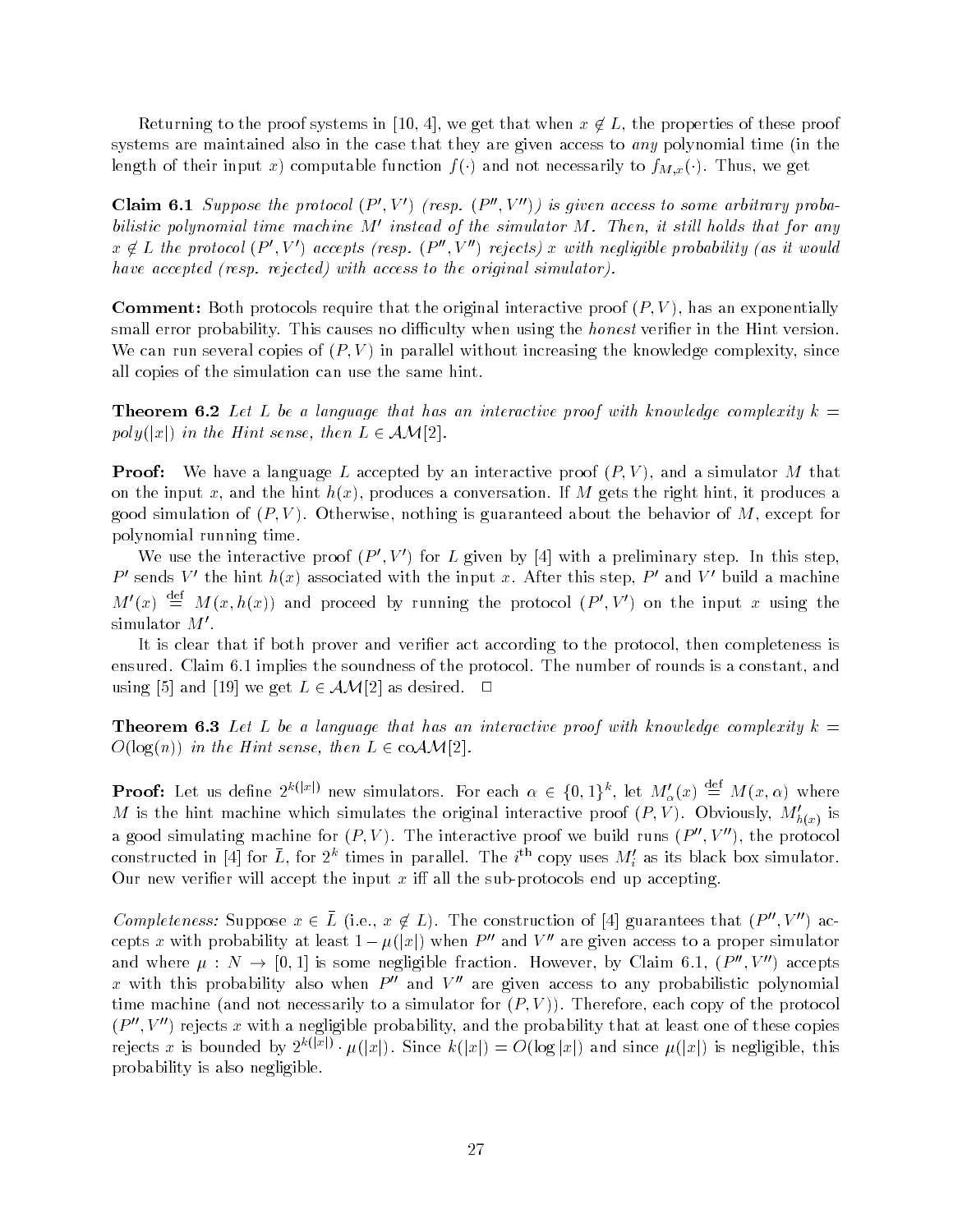Soundness: If  $x \notin \overline{L}$  (i.e.  $x \in L$ ) then the copy of  $(P'', V'')$  which uses  $M'_{h(x)}$  rejects x with probability almost 1, and since our verifier accepts only if all the copies end up accepting, it will reject x with probability almost 1.  $\Box$ 

# Acknowledgment

We are grateful to Benny Chor, Johan Håstad, Hugo Krawczyk, and Eyal Kushilevitz for helpful discussions.

# References

- [1] Aiello, W., M. Bellare, and J. Håstad, "Knowledge on the Average Perfect, Statistical, and Logarithmic", Proc. 27th  $STOC$ , pp. 469–478, 1995.
- [2] W. Alexi, B. Chor, O. Goldreich, and C. P. Schnorr, "RSA/Rabin Functions: Certain Parts are As Hard As the Whole",  $SIAMJ. Comp.$ , Vol. 17, No. 2, April 1988, pp. 194–209.
- [3] Alon, N., L., Babai and A. Itai, "A Fast and Simple Randomized Algorithm for the Maximal Indepedent Set Problem", *J. of Algorithms*, Vol. 7, 1986, pp.  $567-583$
- [4] Aiello, W., and J. Håstad, "Perfect Zero-Knowledge Languages can be Recognized in Two Rounds",  $JCSS$ , Vol. 42, pages 327-345, 1991.
- [5] Babai, L., "Trading group theory for randomness", *Proc. 17th STOC*, 1985, pp.  $421-429$ .
- [6] Bar-Yehuda, R., B. Chor, and E. Kushilevitz, "Privacy, Additional Information, and Communication", 5th IEEE Structure in Complexity Theory, July 1990, pp. 55-65.
- [7] Bellare M. and E. Petrank, "Making Zero Knowledge Provers Efficient", *Proc. 24th STOC*, 1992, pp. 711-722.
- [8] Ben-or, M., O. Goldreich, S. Goldwasser, J. Håstad, J. Kilian, S. Micali, and P. Rogaway "Everything Provable is Provable in Zero-Knowledge", Advances in Cryptology - Crypto88 proceedings S Goldwasser ed Springer Verlag Lecture Notes in Computer Science Vol 403, pp. 37-56, 1990.
- [9] T.M. Cover and G.A. Thomas, Elements of Information Theory, John Wiley & Sons, Inc., New-York, 1991.
- [10] Fortnow, L., "The Complexity of Perfect Zero-Knowledge", Advances in Computing Research: a research annual Volta (computation and computation) s research s Micali ed pages and voltation s
- [11] Goldreich, O., S. Micali, and A. Wigderson, "Proofs that Yield Nothing But their Validity or All Languages in NP Have Zero-Knowledge proof Systems", Jour. of  $ACM$ , Vol. 38, 1991, pp.  $691 - 729.$
- [12] Goldreich, O. and Y. Oren, "Definitions and Properties of Zero-Knowledge Proof Systems", Jour. of Cryptology, Vol. 7, 1994, pp.  $1-32$ .